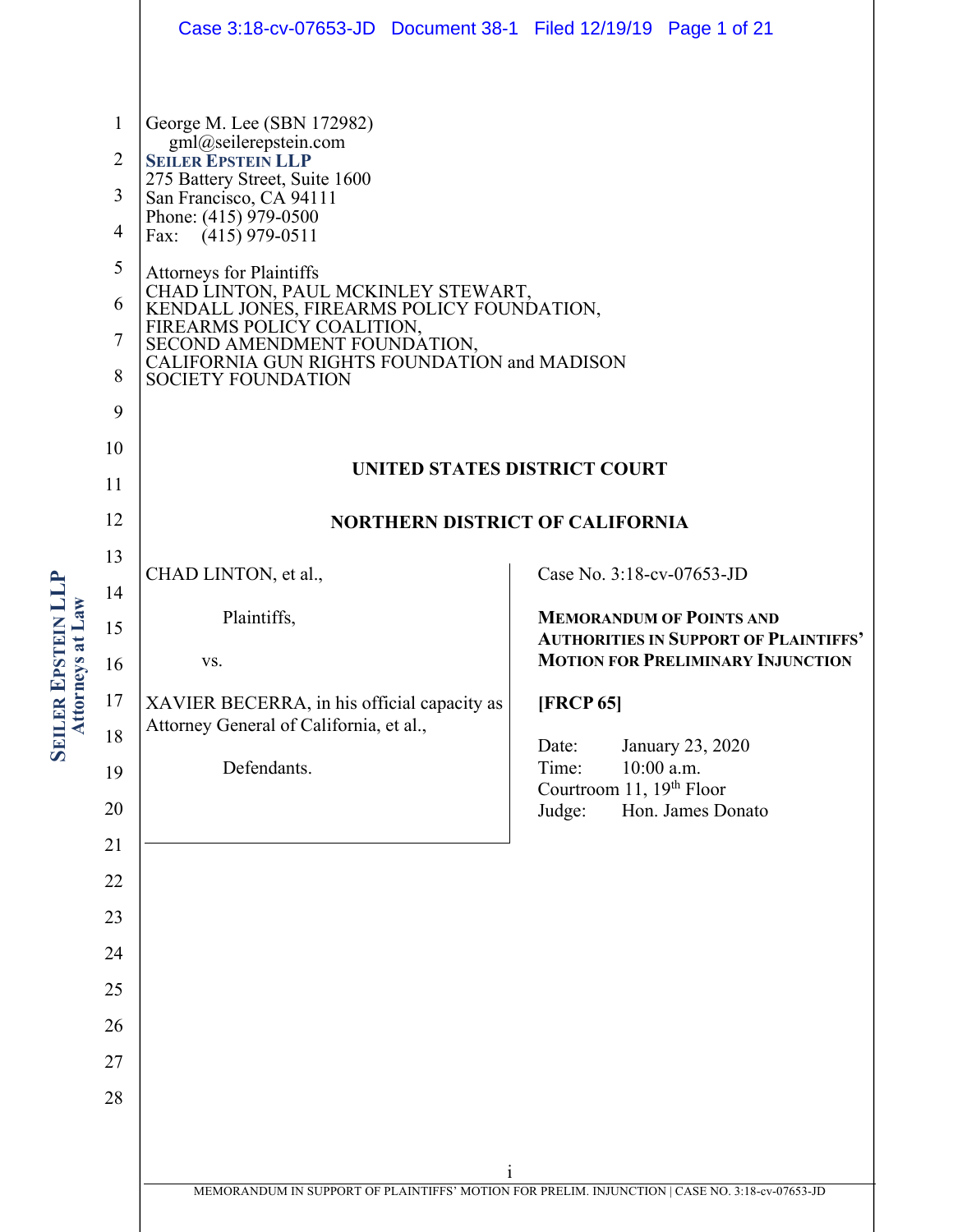## Case 3:18-cv-07653-JD Document 38-1 Filed 12/19/19 Page 2 of 21

1

**SEILER EPSTEIN LLP**<br>Attorneys at Law

**Attorneys at Law**

**EPSTEIN LLP**

**TABLE OF CONTENTS**

| I.   |                                                                                   |
|------|-----------------------------------------------------------------------------------|
| II.  |                                                                                   |
|      |                                                                                   |
|      |                                                                                   |
|      |                                                                                   |
| III. |                                                                                   |
|      |                                                                                   |
|      | B. PLAINTIFFS HAVE DEMONSTRATED A LIKELIHOOD OF PREVAILING ON THE MERITS6         |
|      | 1.                                                                                |
|      | 2.                                                                                |
|      | C. PLAINTIFFS WILL SUFFER IRREPARABLE INJURY IN THE                               |
|      |                                                                                   |
|      | 1. All Plaintiffs Have Shown Unconstitutional Deprivation of Substantial Liberty  |
|      | 2. Plaintiff Jones Has Shown Irreparable Injury From Being Unable to Continue His |
|      | 3. Preliminary Injunctive Relief is Necessary to Prevent Enforcement Against Mr.  |
|      | D. THE BALANCING OF RELATIVE HARMS FAVORS INJUNCTIVE RELIEF14                     |
|      |                                                                                   |
| IV.  |                                                                                   |
|      |                                                                                   |
|      |                                                                                   |
|      |                                                                                   |
|      |                                                                                   |
|      |                                                                                   |
|      | 11                                                                                |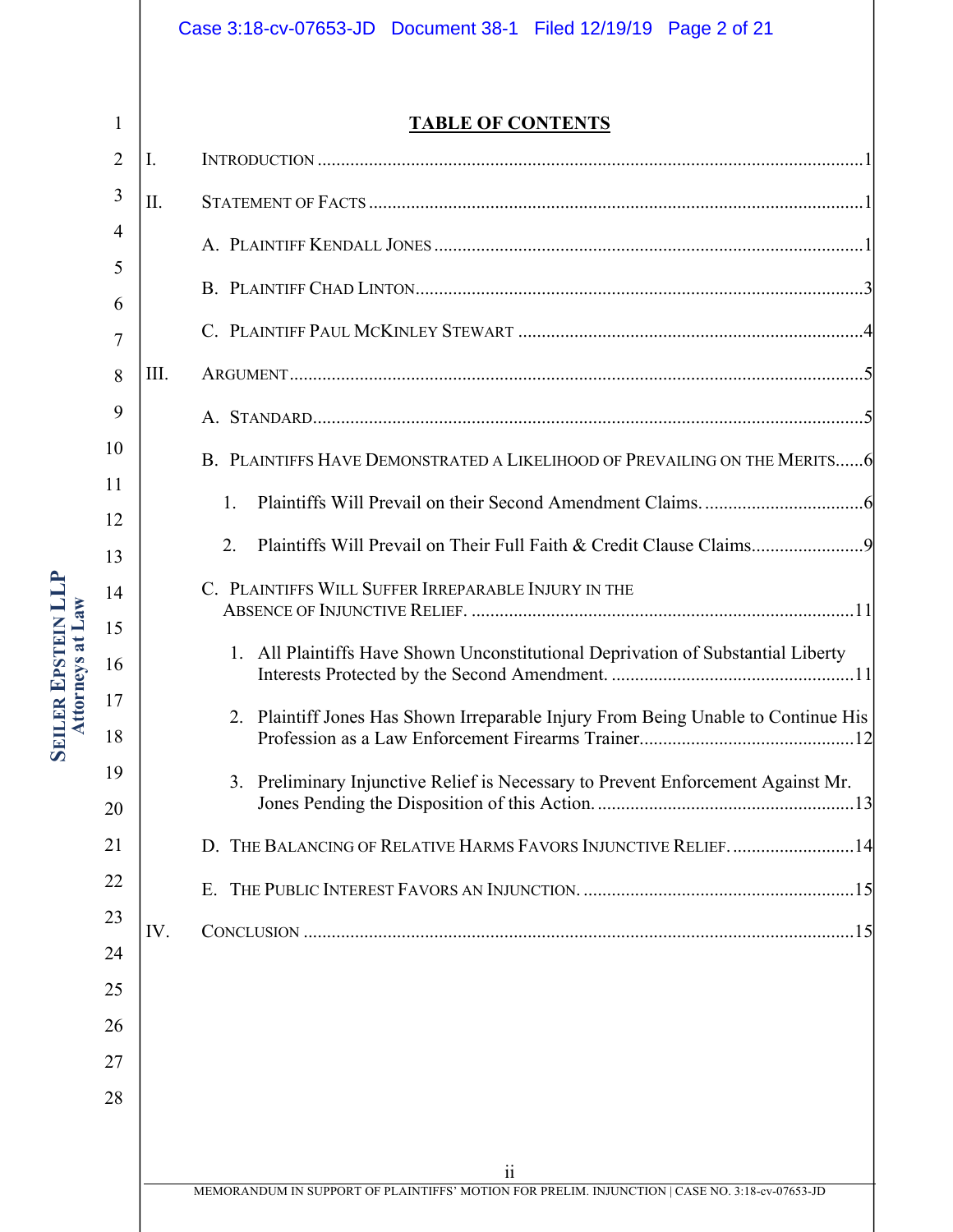## Case 3:18-cv-07653-JD Document 38-1 Filed 12/19/19 Page 3 of 21

## **TABLE OF AUTHORITIES**

# 1 2

| Cases                                                                                |
|--------------------------------------------------------------------------------------|
| A Woman's Friend Pregnancy Res. Clinic v. Becerra, 901 F.3d 1166 (9th Cir. 2018)15   |
|                                                                                      |
| Arizona Dream Act Coalition v. Brewer, 757 F.3d 1053 (9th Cir. 2014) 12, 13, 15      |
|                                                                                      |
|                                                                                      |
|                                                                                      |
|                                                                                      |
|                                                                                      |
|                                                                                      |
|                                                                                      |
| Citizens United v. Fed. Election Comm'n, 558 U.S. 310, 130 S.Ct. 876 (2010)          |
| Costa Mesa City Employees' Assn. v. City of Costa Mesa, 209 Cal.App.4th 298 (2012)13 |
|                                                                                      |
| Duncan v. Becerra, 265 F.Supp.3d 1106 (S.D. Cal. 2017),                              |
| Enyart v. Nat'l Conference of Bar Exam'rs, Inc., 630 F.3d 1153 (9th Cir. 2011) 13    |
|                                                                                      |
|                                                                                      |
|                                                                                      |
|                                                                                      |
| Matsushita Elec. Industrial Co. v. Epstein, 516 U.S. 367, 116 S.Ct. 873 (1996) 10    |
|                                                                                      |
|                                                                                      |
|                                                                                      |
|                                                                                      |
|                                                                                      |
|                                                                                      |
|                                                                                      |

MEMORANDUM IN SUPPORT OF PLAINTIFFS' MOTION FOR PRELIM. INJUNCTION | CASE NO. 3:18-cv-07653-JD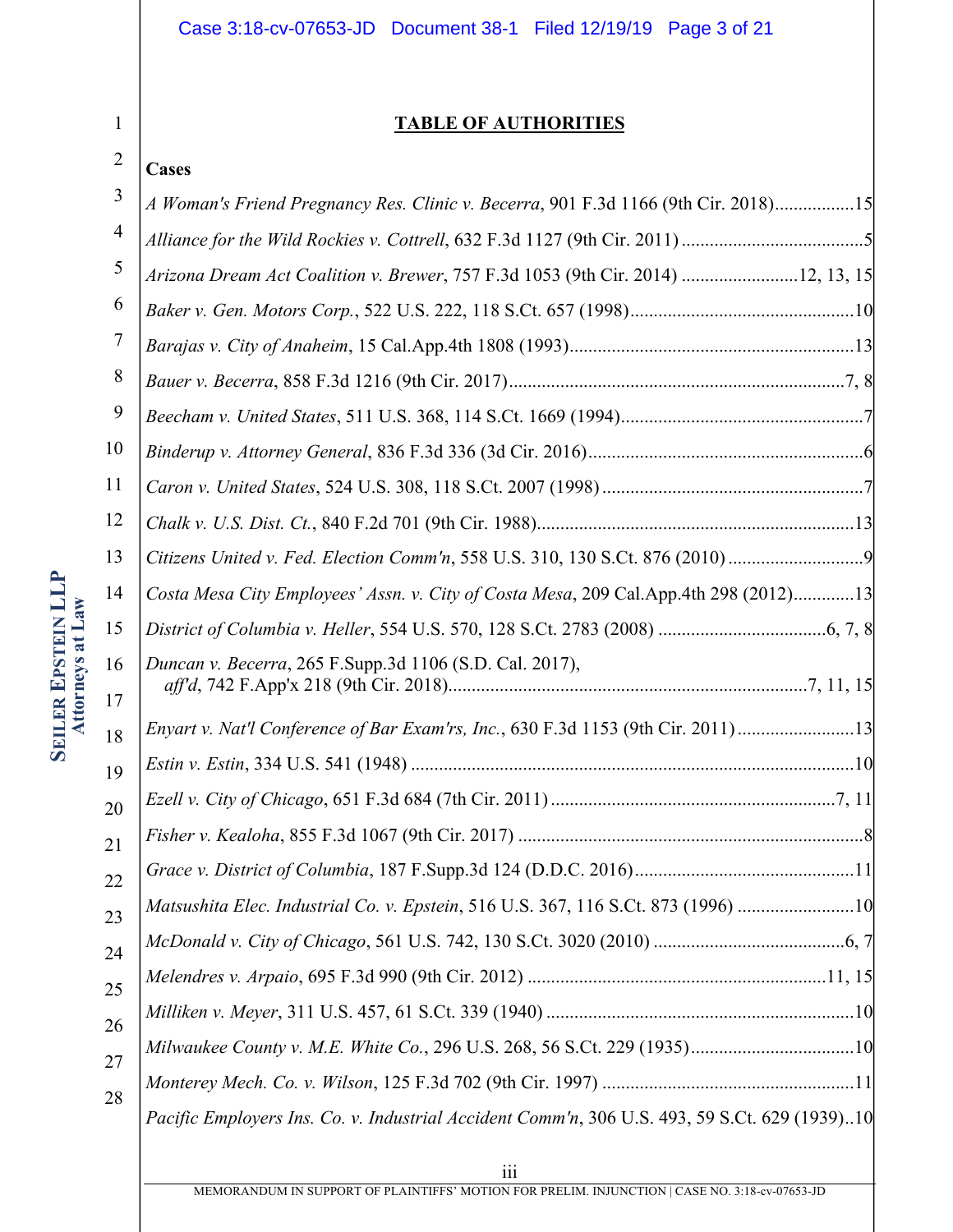| $\mathbf{1}$   |  |
|----------------|--|
| 2              |  |
| 3              |  |
| $\overline{4}$ |  |
| 5              |  |
| 6              |  |
| $\overline{7}$ |  |
| 8              |  |
| $\mathbf Q$    |  |
| 10             |  |
| 11             |  |
| 12             |  |
|                |  |

14

## **Statutes**

| 17 |  |
|----|--|
| 18 |  |
| 19 |  |
| 20 |  |
| 21 |  |
| 22 |  |
| 23 |  |
|    |  |

24

## 25

**Other Authorities**

26

# 27

28

Charles Alan Wright et al., *Federal Practice and Procedure* § 2948.1 (2d ed. 1995)..................11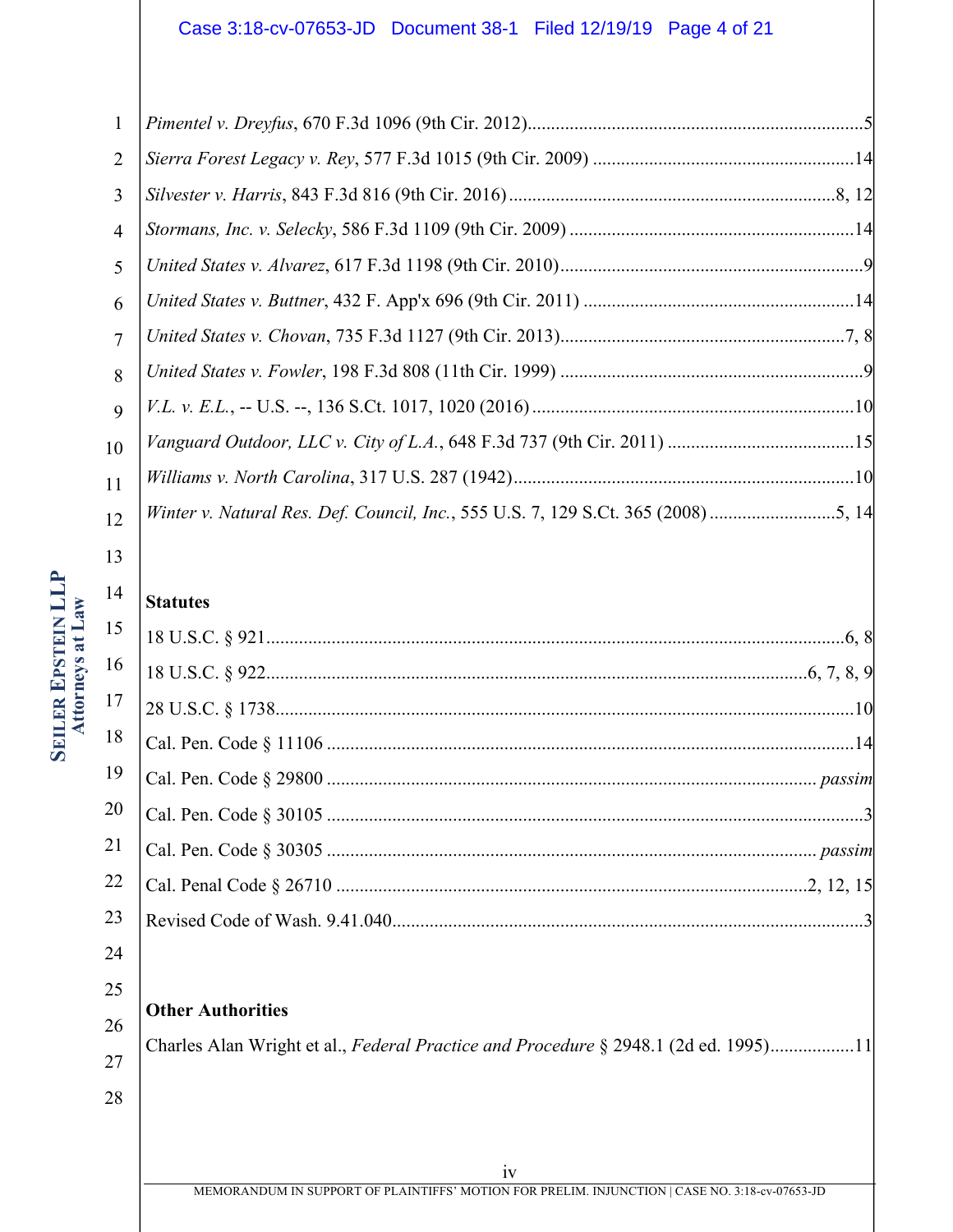|                | Case 3:18-cv-07653-JD  Document 38-1  Filed 12/19/19  Page 5 of 21                                             |
|----------------|----------------------------------------------------------------------------------------------------------------|
|                |                                                                                                                |
| $\mathbf{1}$   | <b>Regulations</b>                                                                                             |
| $\overline{2}$ |                                                                                                                |
| 3              |                                                                                                                |
| $\overline{4}$ | <b>Constitutional Provisions</b>                                                                               |
| 5              |                                                                                                                |
| 6              |                                                                                                                |
| $\tau$         |                                                                                                                |
| $8\,$          |                                                                                                                |
| 9              |                                                                                                                |
| 10             |                                                                                                                |
| 11             |                                                                                                                |
| 12             |                                                                                                                |
| 13             |                                                                                                                |
| 14             |                                                                                                                |
| 15             |                                                                                                                |
| 16             |                                                                                                                |
| 17             |                                                                                                                |
| 18             |                                                                                                                |
| 19             |                                                                                                                |
| 20             |                                                                                                                |
| 21             |                                                                                                                |
| 22             |                                                                                                                |
| 23             |                                                                                                                |
| 24             |                                                                                                                |
| 25             |                                                                                                                |
| 26             |                                                                                                                |
| 27             |                                                                                                                |
| 28             |                                                                                                                |
|                |                                                                                                                |
|                | $\mathbf{V}$<br>MEMORANDUM IN SUPPORT OF PLAINTIFFS' MOTION FOR PRELIM. INJUNCTION   CASE NO. 3:18-cv-07653-JD |

# **SEILER EPSTEIN LLP**<br>Attorneys at Law **EPSTEIN LLP Attorneys at Law**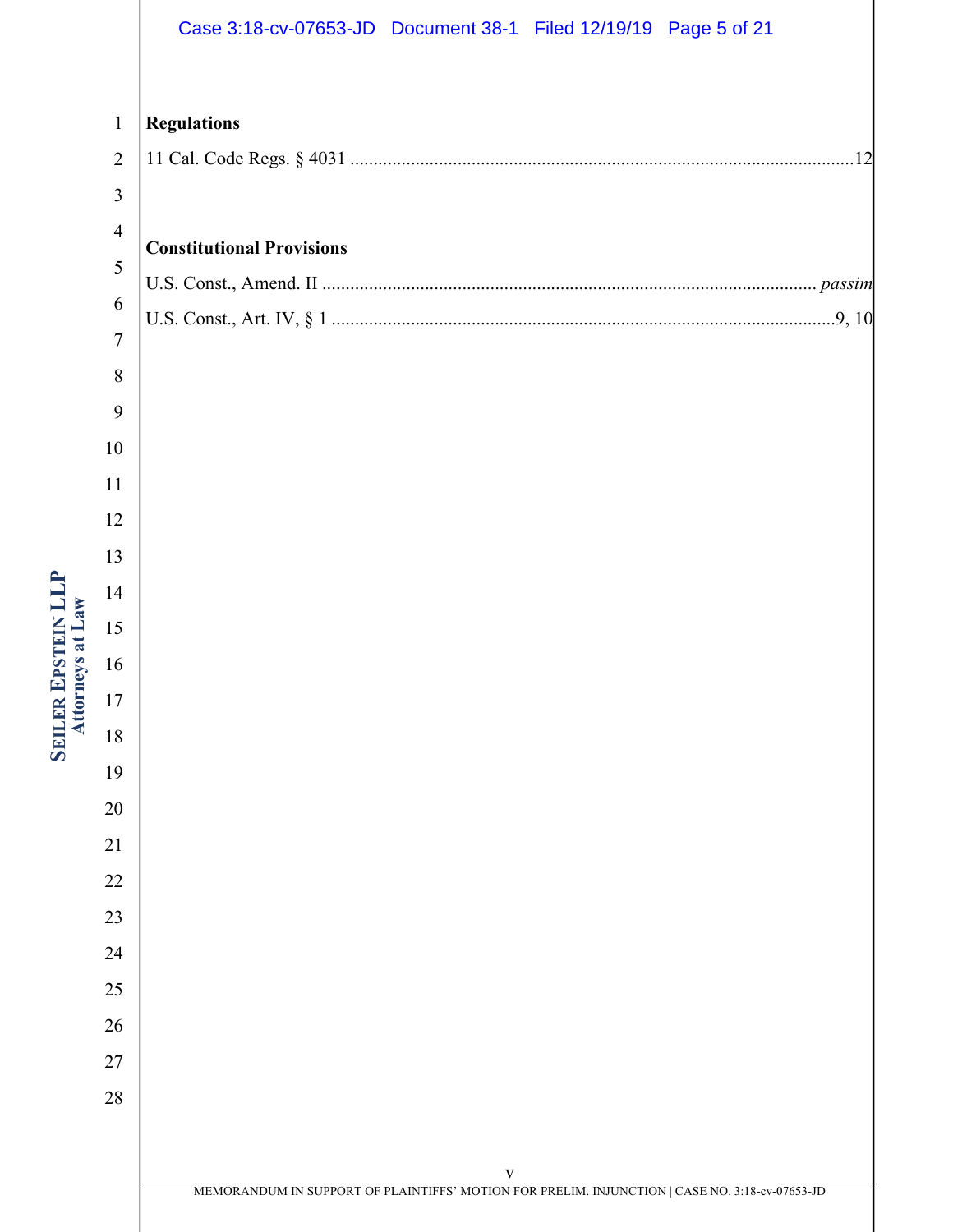## **I. INTRODUCTION**

2 3 4 5 6 7 8 9 10 11 12 This action seeks to vindicate and restore fundamental rights, including the right to keep and bear arms. The State, acting through the defendants' policies, practices and customs, deprives plaintiffs and others similarly situated on the grounds that once one is a convicted felon, he is always a convicted felon. However, it is undisputed that those purportedly disqualifying felony convictions emanating from other states have been set aside, vacated or otherwise dismissed, and that plaintiffs' rights have been expressly restored to them. Accordingly, there is no legal or equitable bar to the continuing deprivation of the plaintiffs' rights under the Second Amendment. As plaintiffs have also made a showing of irreparable harm in the absence of injunctive relief, a preliminary injunction restoring their rights should issue, and defendants should be enjoined from enforcing Pen. Code §§ 29800 (prohibiting possession of firearms by a felon) or 30305 (ammunition) against them.

#### **II. STATEMENT OF FACTS**

This case involves three individual plaintiffs who were convicted in three different states, but who are now subject to defendants' common policy to deprive them and others like them from possessing firearms or ammunition.

#### **A. PLAINTIFF KENDALL JONES**

18 19 20 21 22 23 24 25 26 27 28 Plaintiff Kendall Jones has lived in the County of Sacramento, for over 39 years. (Jones Decl., ¶ 1). He was employed by the California Department of Corrections as a Correctional Officer for 30 years until his final retirement in 2014, and served as a firearms and use-of-force instructor for the Department. Mr. Jones also worked as the Primary Armory Officer for the California State Prison Solano facility for over 19 years. (Id.) He is POST-certified and NRAcertified in the subjects of firearms, laws, self-defense, firearms safety and responsibility, and in his career received numerous letters of commendation and appreciation, both pertaining to his primary duties as a Correctional Officer, and also as a firearms and use-of-force instructor. (Id., ¶ 3-4). Since retirement, he has pursued the natural course of his career as a law enforcement firearms trainer, and in this capacity, he has personally trained thousands of peace officers and private citizens in the proper use of handguns, rifles, shotguns, less-lethal defensive weapons

13

14

15

16

17

MEMORANDUM IN SUPPORT OF PLAINTIFFS' MOTION FOR PRELIM. INJUNCTION | CASE NO. 3:18-cv-07653-JD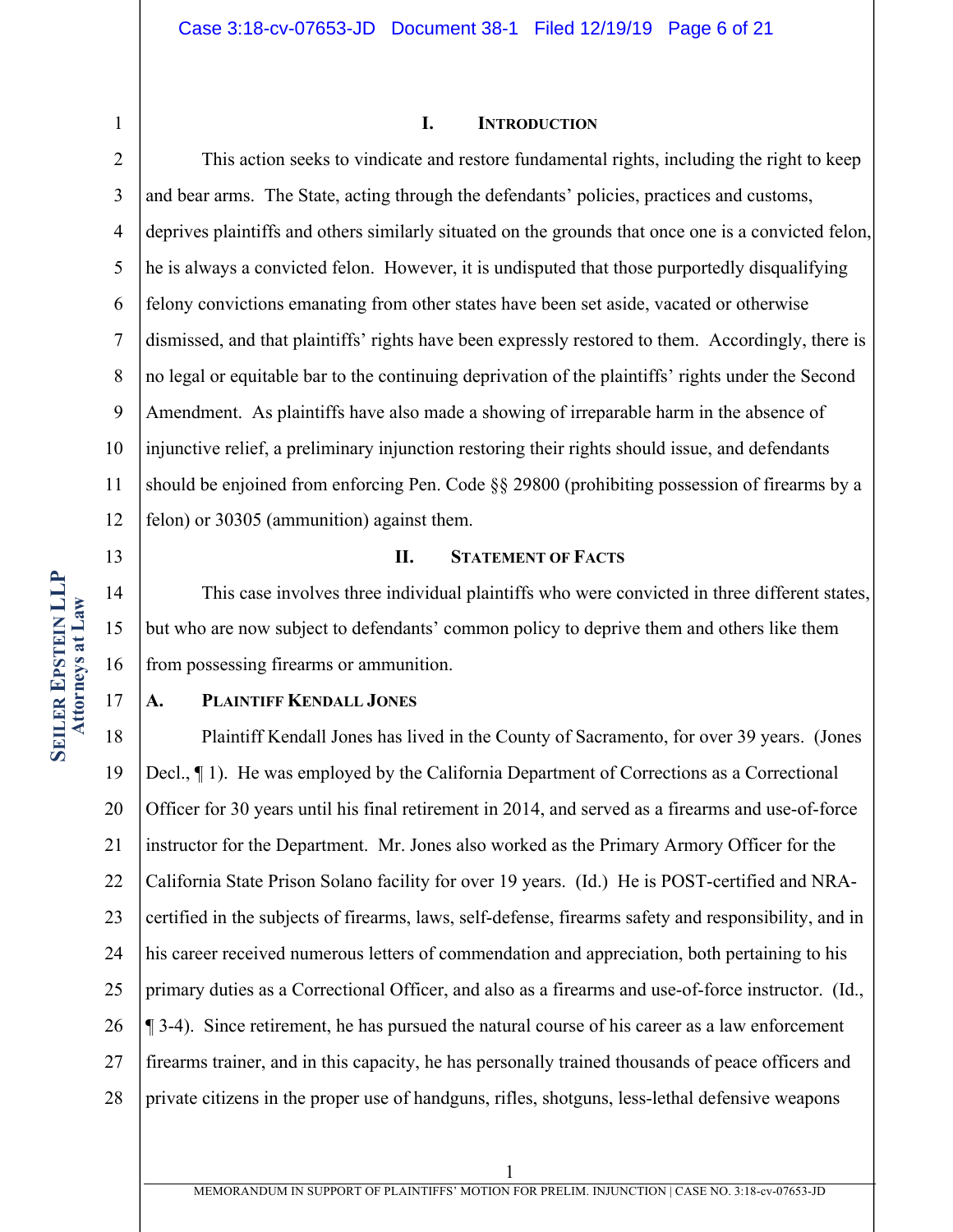1 2 (e.g., pepper spray) and use of force. (Id., ¶ 5). Mr. Jones continues to expand his own training, permitting him to provide training in all aspects of firearms and self-defense. (Id., ¶¶ 5-7).

3

4 5 6 7 8 9 10 11 12 13 When he was 19 years old – over three decades ago – Mr. Jones was arrested in Houston, Texas, from an incident involving the alleged misuse of a credit card. Mr. Jones maintains that he had used a credit card under mistaken pretenses. (Jones Decl., ¶ 8). Nevertheless, after being charged with credit card fraud in 1980, the prosecutor made an offer to have the court set aside and dismiss the matter, following a period of probation, if Mr. Jones agreed to plead guilty to a single charge of "credit card abuse," a third degree felony under Texas law, which involved no term of confinement. (Id.,  $\P$ 9). In light of the prosecutor's offer by which the charges would be set aside and dismissed, Mr. Jones accepted the deal, pled guilty to the charge offered, and completed a three-year term of probation. (Id.) After successfully completing probation, on or about August 22, 1983, per the agreement, the district court for the County of Harris, Texas, permitted him to withdraw his plea of guilty, and set aside and dismissed the judgment of conviction. (Id., ¶ 10; Jones Ex. A).

Mr. Jones then moved to California and pursued a career in law enforcement with the State of California. (Jones Decl., ¶ 11). For thirty years, he legally and necessarily owned and possessed firearms, as a part of his profession, for personal protection, recreation and other lawful purposes. (Id.) Since retiring in 2014, Mr. Jones has had a career as a law enforcement firearms and use-of-force trainer, drawing upon 30 years of training and experience in the field. To continue in this field and chosen profession, of course, he is required to own, possess, handle and use firearms and ammunition. (Id.)

23 24 25 26 27 28 He previously acquired and held a Certificate of Eligibility ("COE") to possess firearms and ammunition under Cal. Penal Code § 26710, a necessary requirement to becoming or maintaining status as a certified firearm instructor under current DOJ policy. (Jones Decl., ¶ 13). In fact, even at present, Mr. Jones is listed on the Department of Justice's website as one of its Certified Instructors eligible to provide training specified by Pen. Code § 31635(b). (Jones Decl., ¶ 12; Jones Ex. B). But in 2018, after he submitted his renewal application for his COE, which he had held since 2010, the DOJ informed him that his application was being delayed.

14

15

16

17

18

19

20

21

22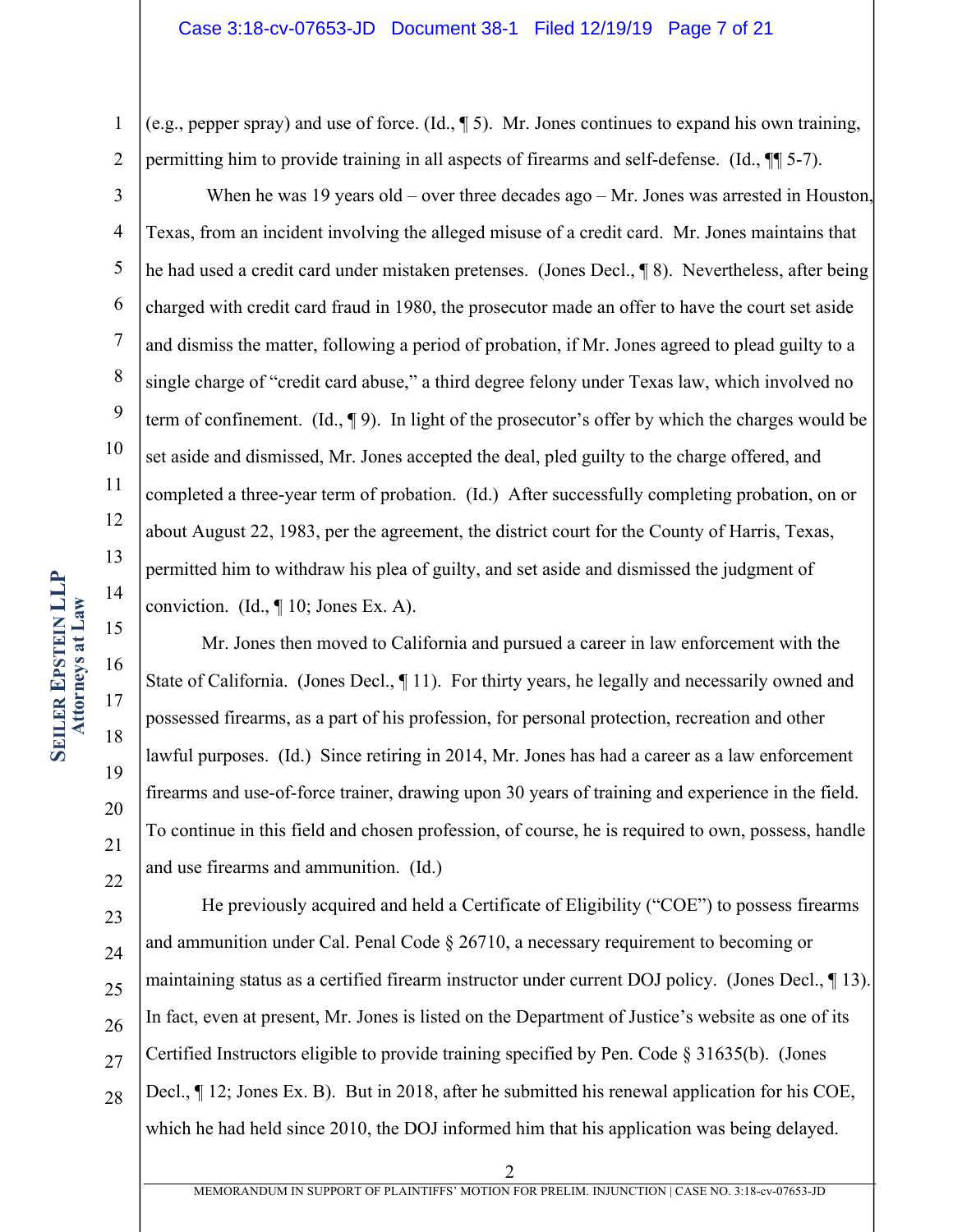1 2 3 (Jones Decl., ¶ 14.) After Mr. Jones initiated a record review request, the Department informed him on February 23, 2019 that he was "not eligible to own, possess or have under [his] custody or control any firearm[,]" and denied him the renewed COE. (Id.; Jones Ex. C).

4 5

6

7

8

9

10

11

12

13

14

15

16

17

18

19

20

21

22

23

24

## **B. PLAINTIFF CHAD LINTON**

In 1987, while plaintiff Chad Linton was serving in the U.S. Navy, and stationed at NAS Whidbey Island, Washington, he tried – albeit briefly – to outrun a Washington State Police officer and make it back to base. He reconsidered the idea, and was arrested without resistance. (Linton Decl., ¶ 3). Mr. Linton was charged and pled guilty to attempted evasion, a Class C felony under the Revised Code of Washington, and driving while intoxicated, a misdemeanor. (Id., ¶ 4). He spent seven days in jail. (Id.) In 1988, he successfully completed his probation, and received a certificate of discharge, and reasonably believed, based upon statements made by the Washington State court judge that the matter had been dismissed from his records. (Id.,  $\P$  5).

Mr. Linton moved back to California, where he has been and remains a law-abiding citizen. (Id.,  $\left[ 6-8 \right)$ . In 2015, he attempted to make a firearm purchase but was surprised to learn that he was denied by the California DOJ due to the Washington State conviction. (Id., ¶ 9). Mr. Linton hired a Washington attorney who re-opened the criminal proceedings, withdrew the guilty plea, and entered a retroactive not-guilty plea. (Id.) The court then issued its "Order on Motion Re: Vacating Record of Felony Conviction," in which it specifically found that the crime for which Mr. Linton was convicted was not a violent offense. (Linton Decl., ¶ 10; Linton Ex. A). The court granted the motion to vacate the conviction, set aside the guilty plea, and released plaintiff from all penalties and disabilities resulting from the offense. On April 18, 2016, the Island County Superior Court also issued an Order Restoring Right to Possess Firearms pursuant to Revised Code of Washington 9.41.040(4). (Linton Decl., ¶ 11; Linton Ex. B).

25 26 27 28 Mr. Linton underwent a Personal Firearms Eligibility Check ("PFEC"), pursuant to Cal. Pen. Code § 30105(a), to confirm his eligibility to purchase and/or possess a firearm, which indicated he was eligible both to possess and purchase firearms. (Linton Decl., ¶ 12; Linton Ex. C). In 2018, Mr. Linton attempted to purchase a rifle, but was again denied. (Linton Decl., ¶ 13;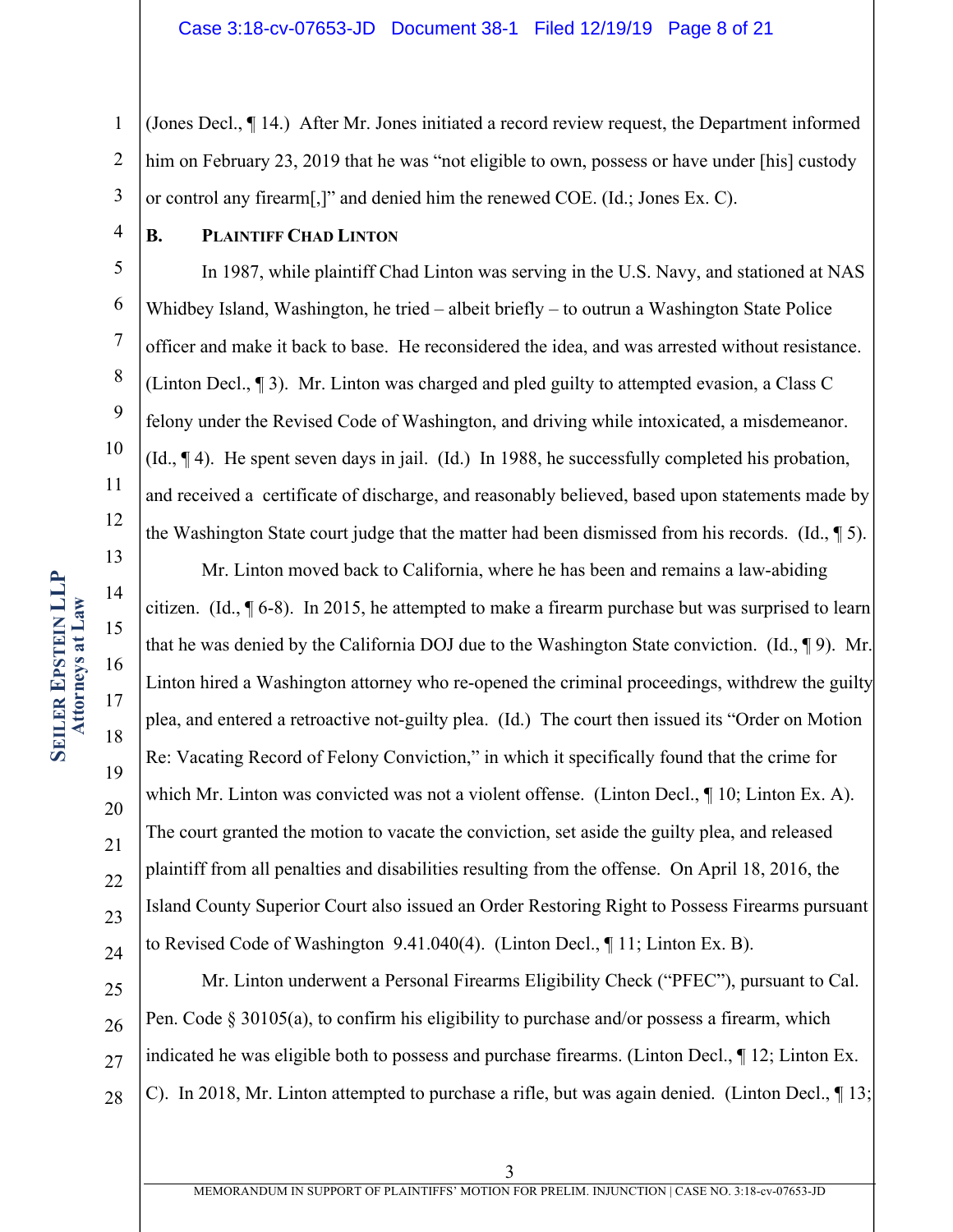1 2 3 Linton Ex. D). Mr. Linton then underwent a "Live Scan" fingerprint-based background check request with the DOJ directly, which again showed the presence of no felony convictions. (Linton Decl., ¶ 14).

4 5 6 7 8 9 10 11 12 13 14 15 16 17 18 19 20 21 Mr. Linton's counsel began discussions with the California DOJ to correct his status as a "prohibited person" here. Counsel provided the DOJ with the Washington court orders vacating the felony conviction and restoring plaintiff's firearm rights. (Linton Decl., ¶ 15). In response, the DOJ informed plaintiff that "the [felony] entry in question cannot be found on your California criminal history record, therefore, no further investigation is required[,]" and that his fingerprints "did not identify any criminal history maintained by the Bureau of Criminal Information and Analysis." (Linton Decl., ¶ 16; Linton Exs. F and G). Based upon these letters, Mr. Linton attempted to purchase a revolver in March 2018, but was again denied. (Linton Decl., ¶ 17). Then, on April 3, 2018, DOJ agents of the Armed Prohibited Persons System (APPS) enforcement program, came to Mr. Linton's home, and seized several firearms that he had acquired and owned throughout the years, including an antique, family-heirloom shotgun that was once owned by his grandfather. (Id., 18). All of these firearms were acquired through legal purchases or transfers, through federally-licensed firearm dealers (FFLs), and pursuant to DOJ background checks. Mr. Linton's wife showed the DOJ agents the Washington State court orders that vacated the felony conviction, and restored Mr. Linton's gun rights. These agents sought guidance from defendant Wilson, who purportedly advised that the Washington court orders would have no effect here, and ordered seizure of the firearms. (Id., ¶¶ 18-20).

22

## **C. PLAINTIFF PAUL MCKINLEY STEWART**

23 24 25 26 27 28 In 1976, when plaintiff Stewart was 18 years old, and living in Arizona, he succumbed to a crime of opportunity, and stole some lineman's tools from a telephone company truck. (Stewart Decl., ¶ 3). When the police came to his residence to investigate, Mr. Stewart gave up the tools and offered no resistance to his arrest. (Id.) Mr. Stewart was found guilty of first degree burglary, a felony, in the County of Yuma, Arizona. He was sentenced to three years of probation, and the Court imposed a suspended sentence. (Id., ¶ 4). He successfully completed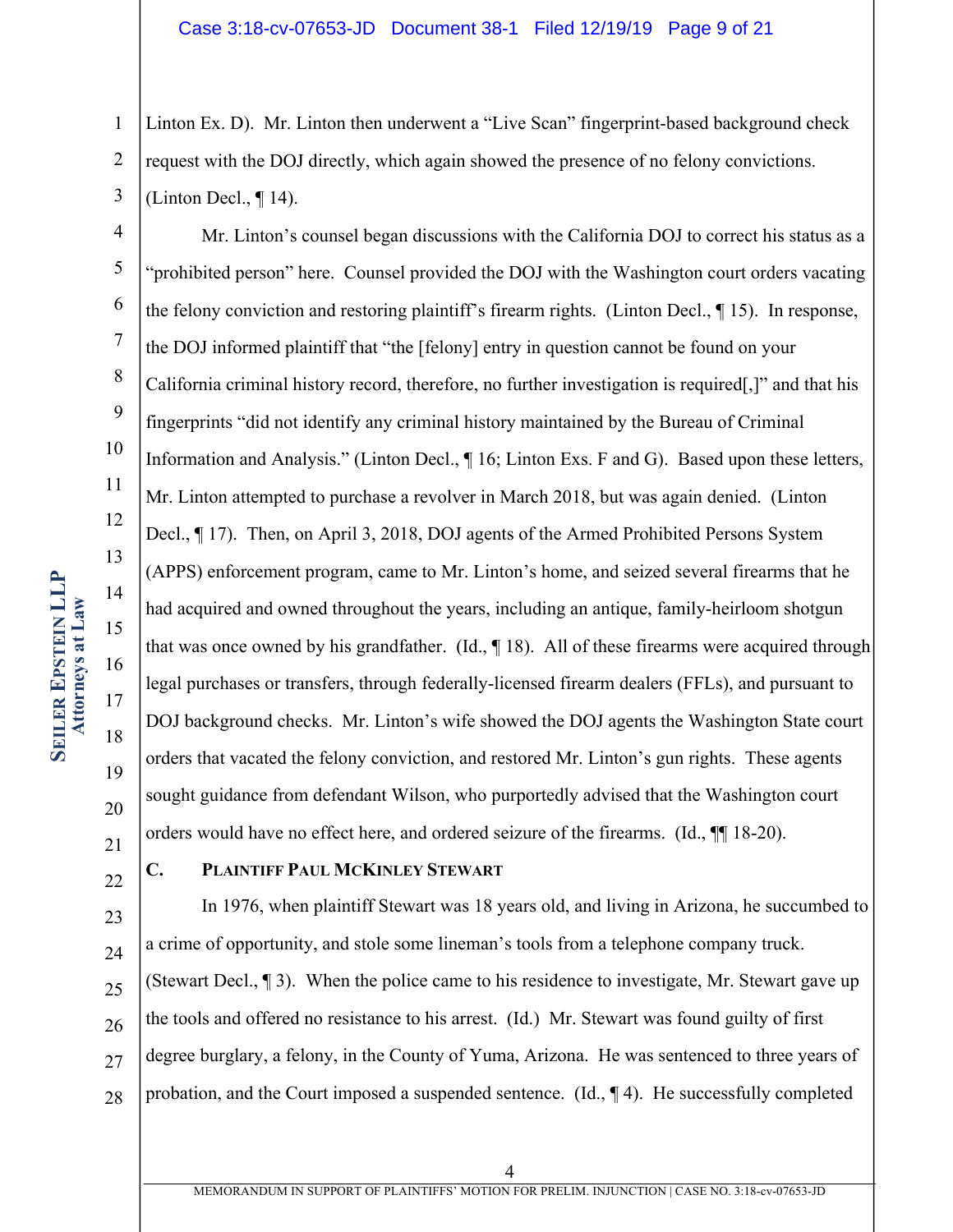8

9

10

11

12

13

14

15

16

17

18

19

20

21

22

23

24

25

26

27

28

his probation in 1978, and believed that the felony conviction had been dismissed. (Id.,  $\P$ 4-5).

2 3 4 5 6 7 Since moving to California in 1988, Mr. Stewart has been a law-abiding citizen, and has remained steadily and gainfully employed. (Stewart Decl., ¶ 6). In 2015, he attempted to purchase a pistol for self defense in the home, which was denied due to the presence of a felony conviction. (Id., ¶ 7). A Live Scan fingerprint background check showed a lingering conviction, but did not reflect whether it was a felony. It also stated that it was "undetermined" whether he was eligible to purchase firearms. (Id., ¶ 8).

Mr. Stewart filed an application to restore his firearm rights and to set aside his judgment of guilt with the Superior Court of Yuma County, Arizona, which issued an order restoring his firearm rights, and specifically set aside the judgment of guilt. (Stewart Decl., ¶ 10; Stewart Ex. A). Believing the matter would be automatically updated in any background search, Mr. Stewart attempted to make another firearm purchase on February 10, 2018, which the DOJ also denied. (Stewart Decl., ¶ 12). Mr. Stewart had several telephone conversations with DOJ officials, who informed him that the Arizona felony conviction disqualified him from possessing or purchasing firearms, notwithstanding the Arizona court's order. (Id., ¶ 14.)

#### **III. ARGUMENT**

#### **A. STANDARD**

A plaintiff seeking preliminary injunctive relief must establish that he is likely to succeed on the merits, is likely to suffer irreparable harm in the absence of preliminary relief, the balance of equities tips in his favor and that an injunction is in the public interest. *Winter v. Natural Res. Def. Council, Inc.*, 555 U.S. 7, 20, 129 S.Ct. 365 (2008). A stronger showing of one element may offset a weaker showing of another. *Alliance for the Wild Rockies v. Cottrell*, 632 F.3d 1127, 1131 (9th Cir. 2011). The Ninth Circuit also uses the "serious questions" approach under which an injunction may be ordered when plaintiff demonstrates serious questions going to the merits and the balance of hardships tips sharply in plaintiff's favor, in addition to meeting the other elements of the *Winter* test. *Id*. at 1131-32. "[A]t an irreducible minimum," the party seeking an injunction "must demonstrate a fair chance of success on the merits, or questions serious enough to require litigation." *Pimentel v. Dreyfus*, 670 F.3d 1096, 1105-06 (9th Cir. 2012).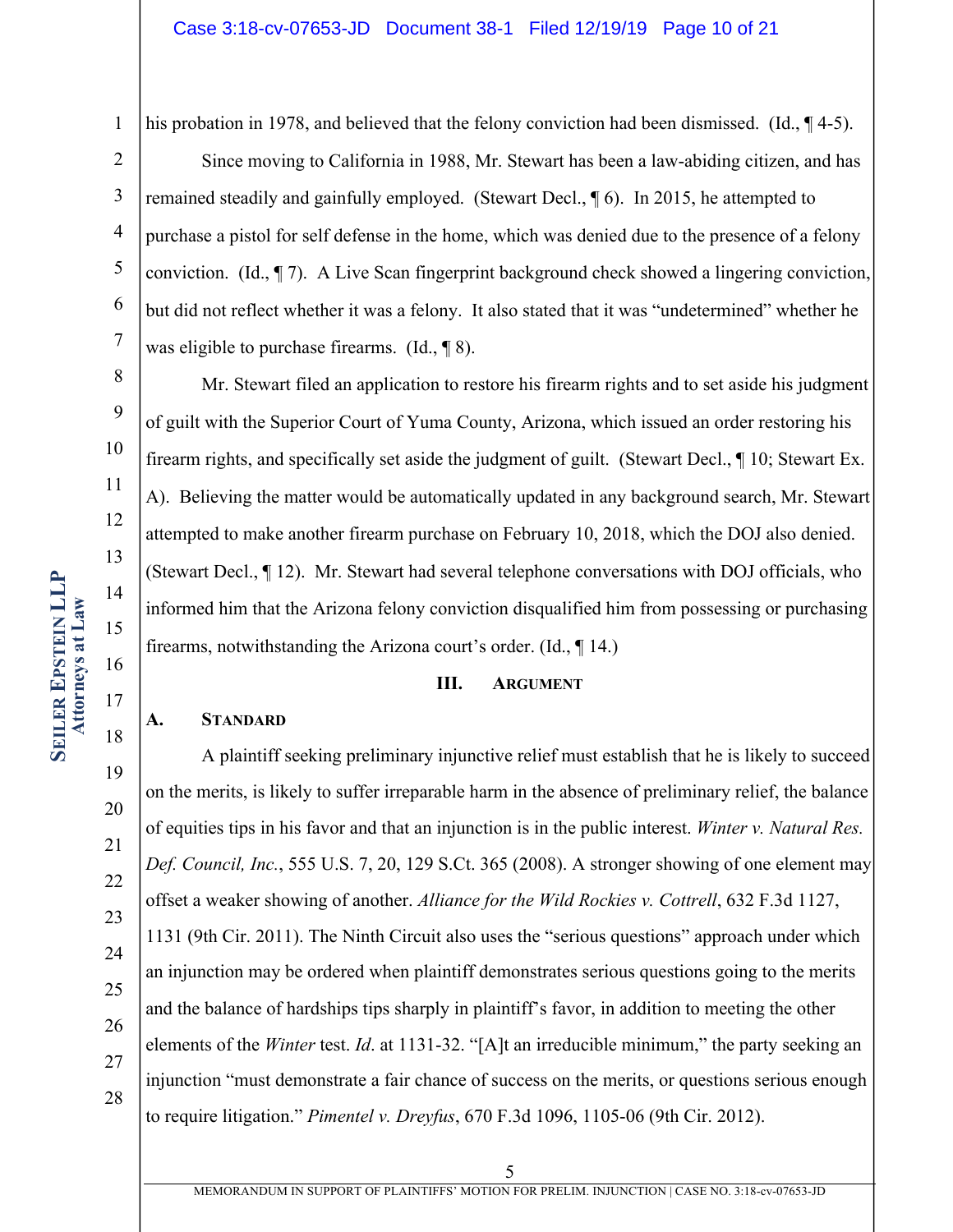## **B. PLAINTIFFS HAVE DEMONSTRATED A LIKELIHOOD OF PREVAILING ON THE MERITS.**

2

## **1. Plaintiffs Will Prevail on Their Second Amendment Claims.**

3 4 5 6 7 8 9 10 11 12 13 14 15 In *District of Columbia v. Heller*, 554 U.S. 570, 128 S.Ct. 2783 (2008), the Supreme Court affirmed an individual right to possess a firearm "unconnected with militia service." 554 U.S. at 582. At the core of the Second Amendment is the right of "law-abiding, responsible citizens to use arms in defense of hearth and home." *Id*. at 634-35. And in *McDonald v. City of Chicago*, 561 U.S. 742, 130 S.Ct. 3020 (2010), the Court held that Second Amendment right as recognized in *Heller* was a right fundamental to our system of ordered liberty. 561 U.S. at 778, 791. At the same time, the Court explained that its recognition of an individual right to bear firearms would not "cast doubt on longstanding prohibitions on the possession of firearms by felons[,]" among other restrictions. *Heller*, 554 U.S. at 626; *McDonald*, 561 U.S. at 786. The total prohibition defendants are enforcing against plaintiffs is not "longstanding," and even if it were, plaintiffs are not of a class of persons the Founders understood to be prohibited from possessing arms—i.e., violent and otherwise dangerous persons. *Binderup v. Attorney General*, 836 F.3d 336, 348 (3d Cir. 2016). Nor is there any history or tradition of such a prohibition.

16 17 18 19 20 21 But if one was at some time a felon, does that mean he is *always* a convicted felon, for purposes of the right to own firearms? As a matter of our Nation's history, prohibited persons could have their rights restored once they were no longer considered dangerous. Moreover, 18 U.S.C.  $\S 922(g)(1)$ , the federal statute prohibiting possession of a firearm by convicted felons generally, is subject to an important and relevant qualification, that further defines what it means to have been previously convicted of such disqualifying crimes:

22 23 24 25 What constitutes a conviction of such a crime shall be determined in accordance with the law of the jurisdiction in which the proceedings were held. *Any conviction which has been expunged, or set aside or for which a person has been pardoned or has had civil rights restored shall not be considered a conviction for purposes of this chapter*, unless such pardon, expungement, or restoration of civil rights expressly provides that the person may not ship, transport, possess, or receive firearms.

27 28 18 U.S.C. § 921, subdiv. (a)(20)(B) (emphasis added). The first sentence of this provision, "the choice-of-law clause," defines the rule for determining "[w]hat constitutes a conviction," and the second sentence, "the exemption clause," is likewise to be determined according to the state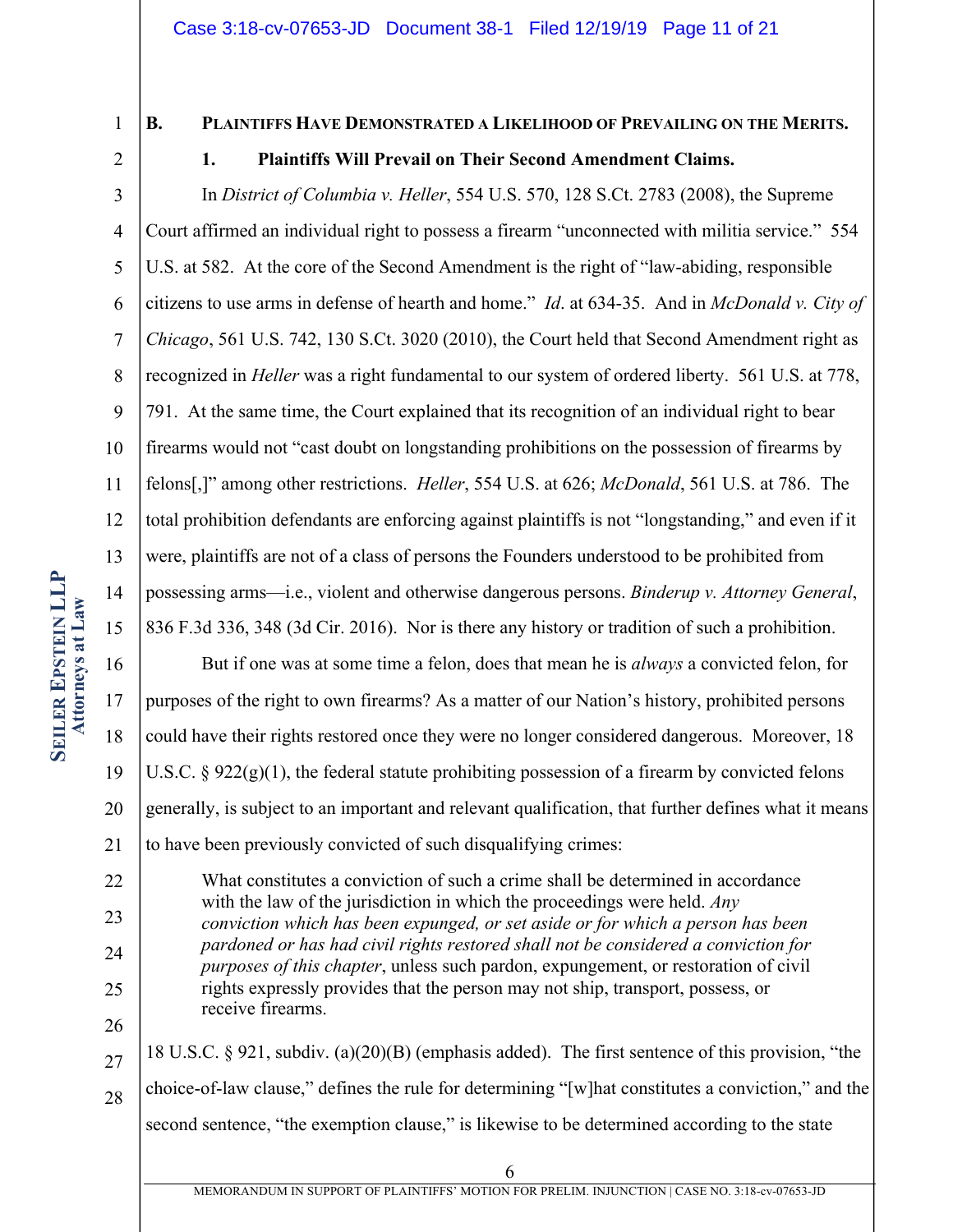1 2 where the conviction originated as well. *Beecham v. United States*, 511 U.S. 368, 114 S.Ct. 1669 (1994); *Caron v. United States*, 524 U.S. 308, 313, 118 S.Ct. 2007 (1998).

3 4 5 6 7 8 9 10 11 12 13 14 15 16 The State's enforced prohibition here has no longstanding historical predicate and broadly restricts the constitutionally protected rights of plaintiffs for all purposes relating to firearms. And like the ban struck down in *Heller*, it threatens citizens with substantial criminal penalties. *Heller*, 554 U.S. at 634. Because the challenged law fails *Heller*'s categorical analysis, the plaintiffs have a high likelihood of success on the merits. But even under the two-step approach first articulated within this Circuit in *United States v. Chovan*, 735 F.3d 1127, 1136 (9th Cir. 2013), plaintiffs will prevail.  $1$  Under this two-step approach, the court must first ask "whether the challenged law burdens conduct protected by the Second Amendment," and, if so, then determines the "appropriate level of scrutiny." In *Chovan*, the court considered a misdemeanant's challenge to 18 U.S.C. §  $922(g)(9)$ , which imposes a lifetime firearms ban on domestic violence misdemeanants. At the first step, the Ninth Circuit found that section  $922(g)(9)'$ 's lifetime prohibition did burden rights protected by the Second Amendment. 735 F.3d at 1137. Therefore, it cannot reasonably be disputed that defendants' policies here similarly burden conduct protected by the Second Amendment.

17 18 19 20 21 22 23 24 At the second step, a court is to measure "'how severe the statute burdens the Second Amendment right. 'Because *Heller* did not specify a particular level of scrutiny for all Second Amendment challenges, courts determine the appropriate level by considering '(1) how close the challenged law comes to the core of the Second Amendment right, and (2) the severity of the law's burden on that right.'" *Duncan v. Becerra*, 265 F.Supp.3d 1106, 1119 (S.D. Cal. 2017) (granting preliminary injunction), *aff'd*, 742 F.App'x 218 (9th Cir. 2018) (quoting *Bauer v. Becerra*, 858 F.3d 1216, 1222 (9th Cir. 2017)). "Guided by this understanding, [the] test for the appropriate level of scrutiny amounts to 'a sliding scale.' […] 'A law that imposes such a

<sup>26</sup> <sup>1</sup>Plaintiffs preserve and maintain their position that such a test, and tiered scrutiny, are inappropriate for categorical bans, including that at issue here. *Heller*, 554 U.S. at 634, 635 ("We know of no other enumerated constitutional

<sup>27</sup> right whose core protection has been subjected to a freestanding 'interest-balancing' approach"; "[t]he Second Amendment . . . is the very *product* of an interest balancing by the people"); *Ezell v. City of Chicago*, 651 F.3d 684,

<sup>28</sup> 703 (7th Cir. 2011) ("Both *Heller* and *McDonald* suggest that broadly prohibitory laws restricting the core Second Amendment right—like the handgun bans at issue in those cases, which prohibited handgun possession even in the home—are categorically unconstitutional.").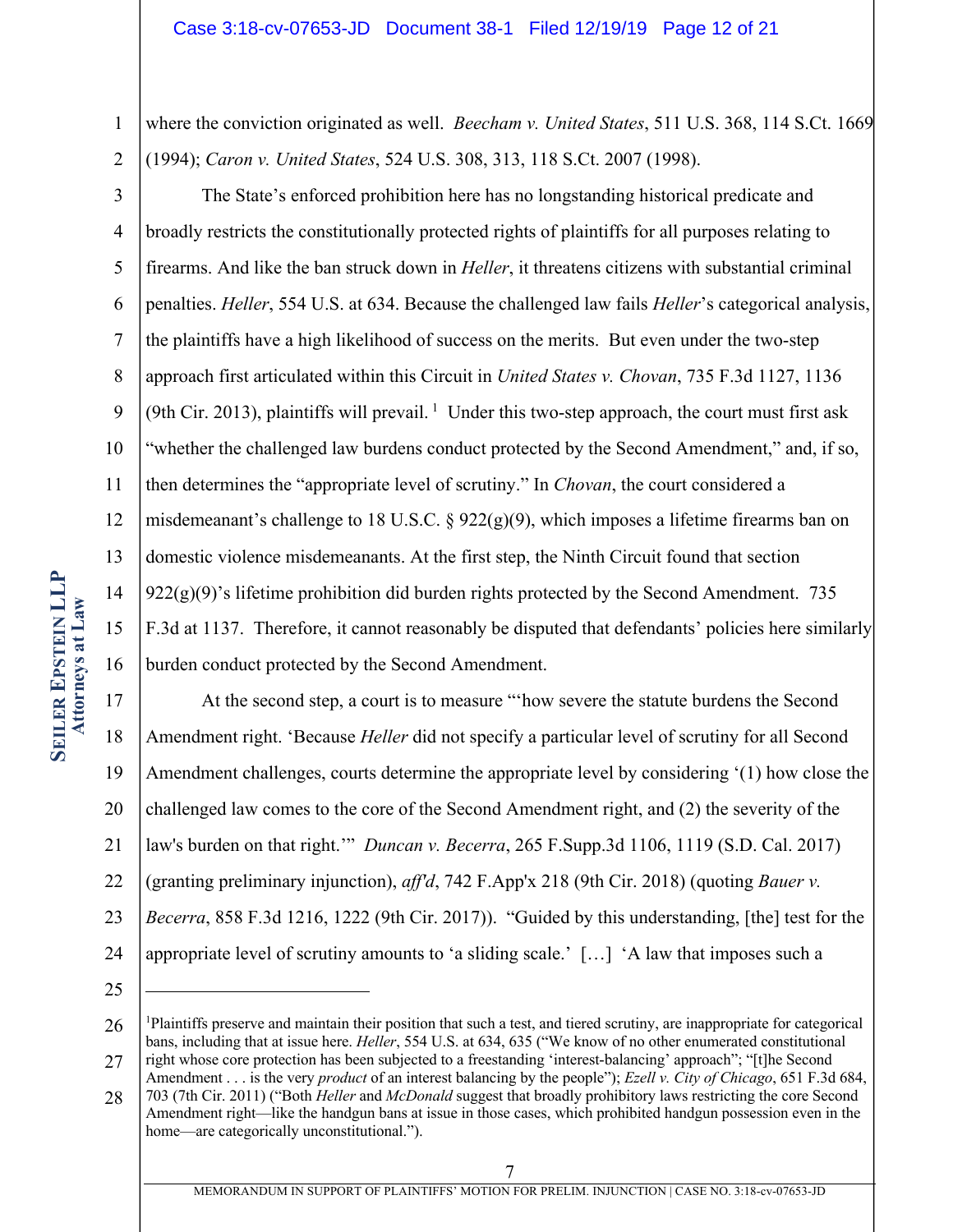#### Case 3:18-cv-07653-JD Document 38-1 Filed 12/19/19 Page 13 of 21

1 2 3 4 5 6 severe restriction on the fundamental right of self defense of the home that it amounts to a destruction of the Second Amendment right is unconstitutional under any level of scrutiny.' […] Further down the scale, a 'law that implicates the core of the Second Amendment right and severely burdens that right warrants strict scrutiny. Otherwise, intermediate scrutiny is appropriate.'" *Bauer*, 858 F.3d at 1222 (citing *Silvester v. Harris*, 843 F.3d 816, 821 (9th Cir. 2016), and *Chovan*, 735 F.3d at 1138).

7 8 9 10 11 12 13 14 15 16 17 In this case, if tiered scrutiny is used at all, strict scrutiny should apply to the defendants' policies at issue, i.e., those which prohibit now non-felons formerly convicted in other states for non-violent crimes notwithstanding the set-aside/dismissal of those convictions. In *Chovan*, the court noted that the statute there at issue, 18 U.S.C.  $\S 922(g)(9)$ , contained exemptions for convictions that have been set expunged, pardoned or set aside, or for those who have had their civil rights restored in section  $921(a)(33)(B)(ii)$ , and thus, the majority opinion held that while section 922(g)(9) substantially burdened Second Amendment rights, the burden was "lightened" by those exceptions, and applied intermediate scrutiny. *Chovan*, 735 F.3d at 1138; *Fisher v. Kealoha*, 855 F.3d 1067, 1071 n.2 (9th Cir. 2017). However, in the present case, the very fact that the State refuses to recognize these set-aside exceptions that might otherwise "lighten" the burden makes the burden more severe, and warrants strict scrutiny.

18 19 20 21 22 23 24 25 26 27 28 The effect of defendants' policies is to deprive persons like plaintiffs Linton, Stewart and Jones of their ability to exercise a fundamental constitutional right to purchase/possess a firearm for lawful purposes, including for self-defense in the home. (Linton Decl., ¶ 21; Stewart Decl., ¶ 15; Jones Decl., ¶ 17). Indeed, in Mr. Linton's case, California Department of Justice Agents came to his home and seized firearms that he had legally purchased, including an antique family heirloom that had once belonged to his grandfather. (Linton Decl., ¶ 18). And in Mr. Jones's case, a deprivation of the right to a firearm is particularly problematic, among other reasons, because of his status as a retired correctional officer, who routinely dealt with and was threatened on occasion by some of the state's most violent convicted criminals. (Jones Decl., ¶ 17.) Thus, there is no question that the defense policies place a substantial burden on "core" Second Amendment conduct, i.e., the right to keep and bear arms in the home for self-defense. *Heller*,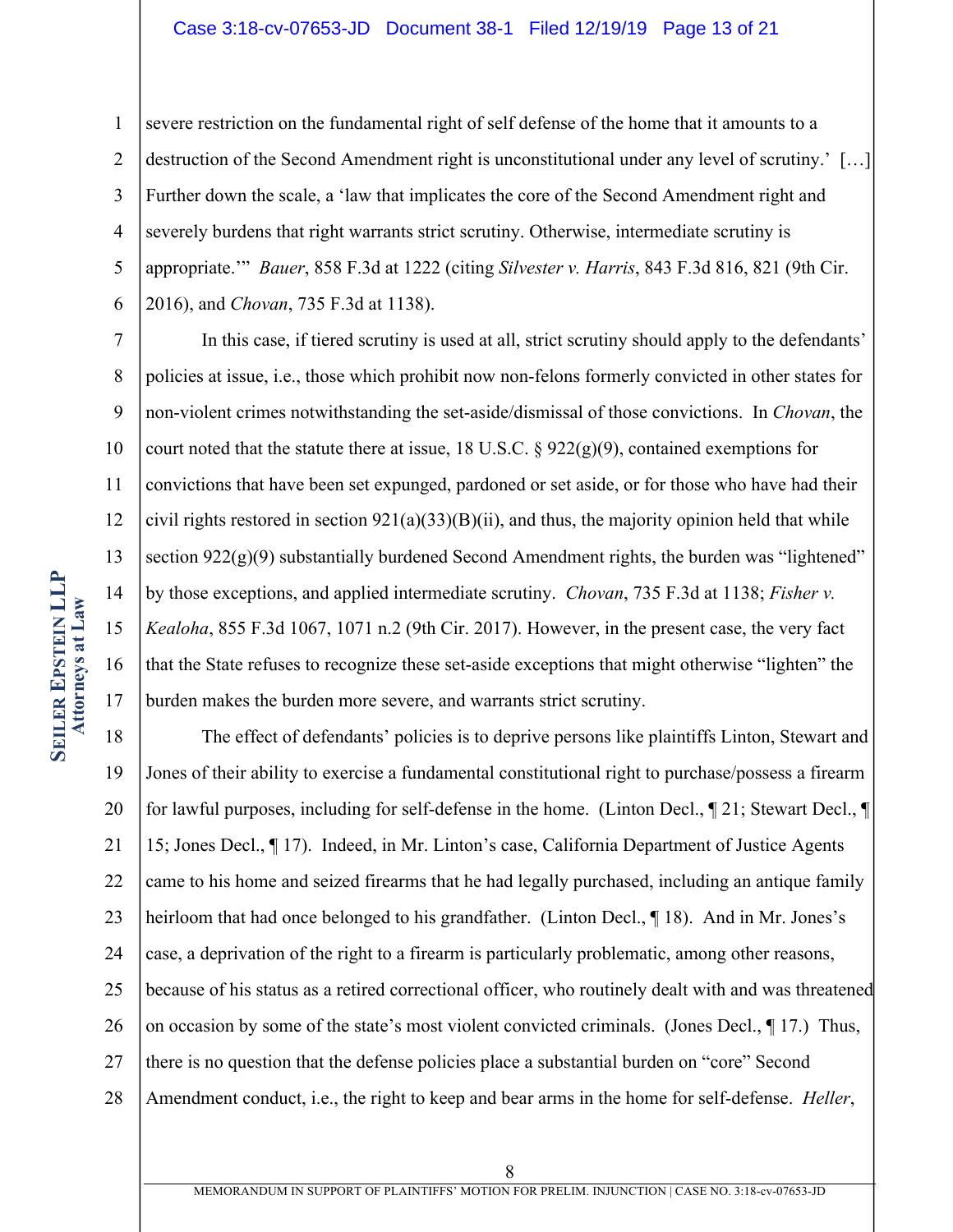#### Case 3:18-cv-07653-JD Document 38-1 Filed 12/19/19 Page 14 of 21

1 2 3 4 5 6 554 U.S. at 635. Accordingly, the defendants' policies should be evaluated under strict scrutiny, that is, requiring defendants to show that their policies are narrowly tailored to achieve a compelling state interest, and that no less restrictive alternative exists to achieve the same ends. *United States v. Alvarez*, 617 F.3d 1198, 1216 (9th Cir. 2010) (citing *Citizens United v. Fed. Election Comm'n*, 558 U.S. 310, 340, 130 S.Ct. 876, 898 (2010)). *See also,*, *United States v. Engstrum*, 609 F.Supp.2d 1227, 1231 (D. Utah 2009) (applying strict scrutiny to § 922(g)(9)).

7 8 9 10 11 12 13 14 15 16 17 18 19 Plaintiffs here have shown that they are now responsible, law-abiding citizens with no history of violent behavior or conduct that would suggest that they pose any elevated threat or danger to others. None of the individual plaintiffs was sentenced to a term in prison, and all successfully completed the terms of their probation. The crimes for which they were convicted are each more than thirty years old, were for non-violent, lesser-classified felonies, and did not involve the use of force. The sentences imposed upon the plaintiffs were minor, and more to the ultimate point, their convictions were adjudged to have been vacated, expunged, and/or set aside under the laws of those states by courts of competent jurisdiction. Federal law does not otherwise prohibit them from possessing firearms. Their convictions are therefore deemed to have been nullified. See, e.g., *United States v. Fowler*, 198 F.3d 808, 809–10 (11th Cir. 1999) (under Alabama law, restoration of all civil and political rights nullifies any and all legal incapacities, including the right to possess firearms). Therefore, California cannot prohibit their exercise of this fundamental and important right to keep and bear arms.

20

#### **2. Plaintiffs Will Prevail on Their Full Faith & Credit Clause Claims.**

21 22 23 24 25 26 27 28 As an alternative to their Second Amendment claim, plaintiffs have also shown that they will prevail, as a matter of law, on their claim under the Constitution's Full Faith and Credit Clause. At its core, this case presents the question of whether California is required to honor the judgments of courts in other states that have set aside or vacated plaintiffs' underlying felony convictions, and expressly restored their Second Amendment rights to them. Article IV, section 1 of the United States Constitution provides that "Full Faith and Credit shall be given in each State to the public Acts, Records, and judicial Proceedings of every other State." "That Clause requires each State to recognize and give effect to valid judgments rendered by the courts of its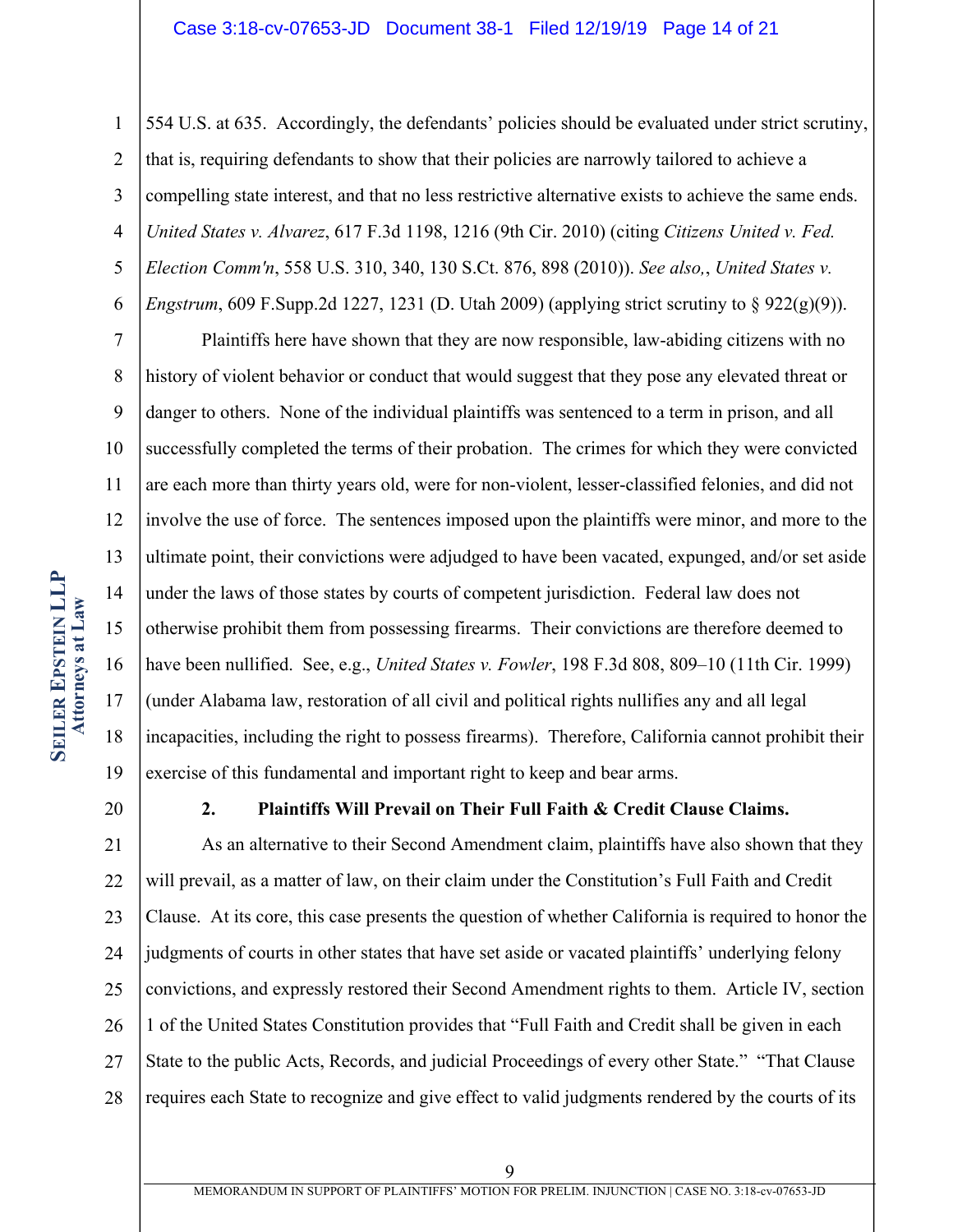#### Case 3:18-cv-07653-JD Document 38-1 Filed 12/19/19 Page 15 of 21

1 2 sister States." *V.L. v. E.L.*, -- U.S. --, 136 S.Ct. 1017, 1020 (2016). The Supreme Court has explained that the "animating purpose" of this Clause was:

> to alter the status of the several states as independent foreign sovereignties, each free to ignore obligations created under the laws or by the judicial proceedings of the others, and to make them integral parts of a single nation throughout which a remedy upon a just obligation might be demanded as of right, irrespective of the state of its origin.

*Baker v. Gen. Motors Corp.*, 522 U.S. 222, 232, 118 S.Ct. 657, 663 (1998) (quoting *Milwaukee County v. M.E. White Co.*, 296 U.S. 268, 277, 56 S.Ct. 229 (1935)).

*Baker* made it clear to distinguish the Clause's command as between legislative acts of other states, and state court judgments. Specifically, the Court stated that the Clause "does not compel 'a state to substitute the statutes of other states for its own statutes dealing with a subject matter concerning which it is competent to legislate.'" *Baker*, 522 U.S. at 232 (citing *Pacific Employers Ins. Co. v. Industrial Accident Comm'n*, 306 U.S. 493, 501, 59 S.Ct. 629, 632 (1939)). The Court further clarified: "Regarding judgments, however, the full faith and credit obligation is exacting. A final judgment in one State, if rendered by a court with adjudicatory authority over the subject matter and persons governed by the judgment, qualifies for recognition throughout the land." *Baker*, 522 U.S. at 233 (citing *Matsushita Elec. Industrial Co. v. Epstein*, 516 U.S. 367, 373, 116 S.Ct. 873 (1996)).

Importantly, the Court held that there is no "roving public policy exception" to the full faith and credit due judgments, and that the Clause orders submission even to the hostile policies reflected in the judgment of another state. *Baker*, 522 U.S. at 233. See also, *Estin v. Estin*, 334 U.S. 541, 546 (1948); *Williams v. North Carolina*, 317 U.S. 287 (1942) (requiring North Carolina to recognize change in marital status effected by Nevada divorce decree contrary to the laws of North Carolina); *V.L. v. E.L.*, 136 S.Ct. at 1020 (a state may not disregard the judgment of a sister state because it deems it to be wrong on the merits) (citing *Milliken v. Meyer*, 311 U.S. 457, 462, 61 S.Ct. 339 (1940)).

27 28 In the present case, defendants' policies refuse to honor the judgments of the states from which the convictions originated. These policies, therefore, violate both the Constitution's Full Faith and Credit Clause, and its enabling statute, 28 U.S.C. § 1738.

3

4

5

6

7

8

9

10

11

12

13

14

15

16

17

18

19

20

21

22

23

24

25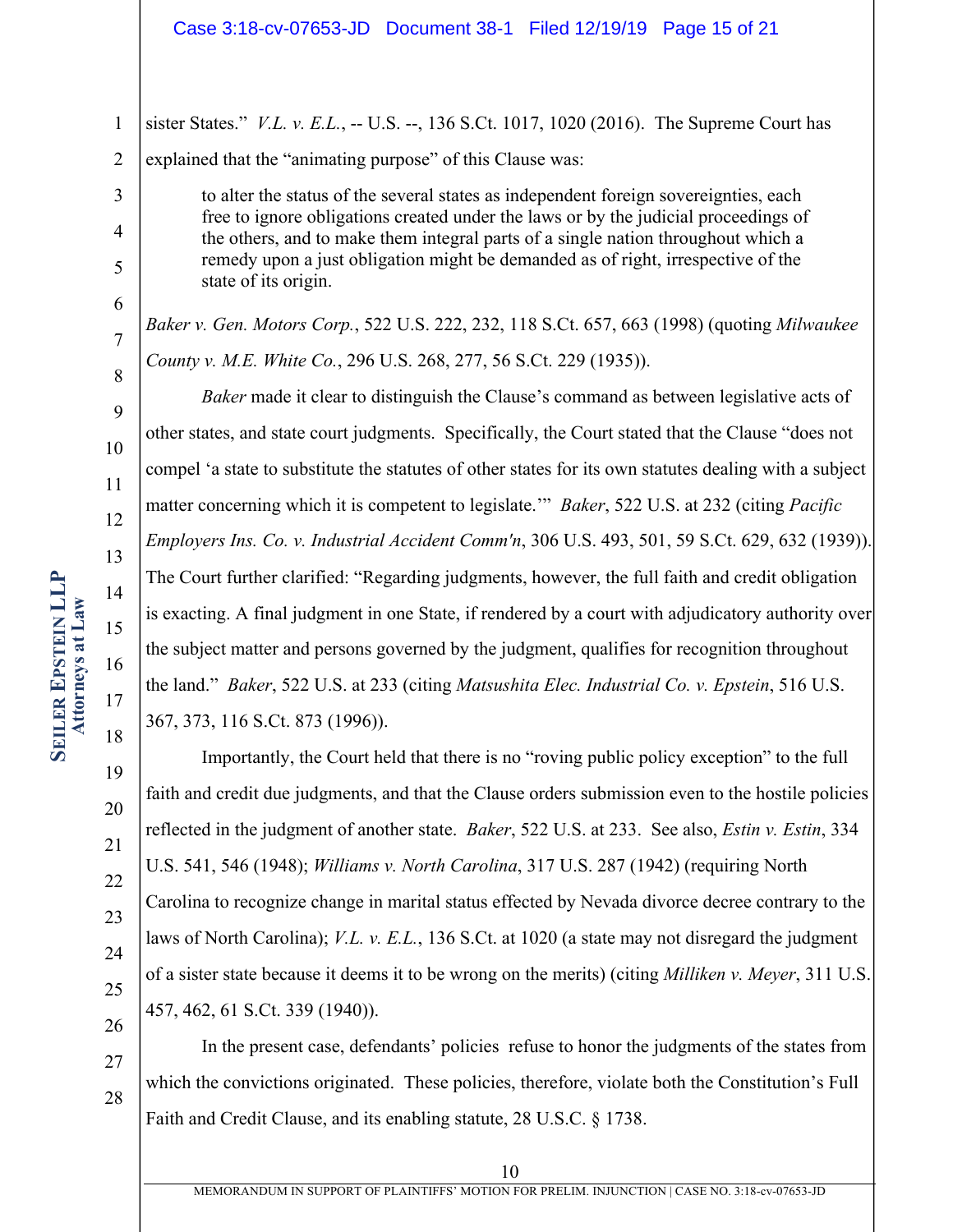## **C. PLAINTIFFS WILL SUFFER IRREPARABLE INJURY IN THE ABSENCE OF INJUNCTIVE RELIEF.**

3

1

2

4

5

6

7

8

 $\overline{Q}$ 

10

11

12

13

14

15

16

17

18

19

20

21

22

23

24

25

26

27

28

## **1. All Plaintiffs Have Shown Unconstitutional Deprivation of Substantial Liberty Interests Protected by the Second Amendment.**

"It is well established that the deprivation of constitutional rights 'unquestionably constitutes irreparable injury." *Melendres v. Arpaio*, 695 F.3d 990, 1002 (9th Cir. 2012) (quoting *Elrod v. Burns*, 427 U.S. 347, 373 (1976)); 11A Charles Alan Wright et al., *Federal Practice and Procedure* § 2948.1 (2d ed. 1995) ("When an alleged deprivation of a constitutional right is involved, most courts hold that no further showing of irreparable injury is necessary.") The Ninth Circuit has applied the First Amendment's "irreparable if-only-for-a-minute" rule to cases involving other rights and, in doing so, has held a deprivation of these rights represents irreparable harm per se. *Monterey Mech. Co. v. Wilson*, 125 F.3d 702, 715 (9th Cir. 1997).

"The same is true for Second Amendment rights. Their loss constitutes irreparable injury." *Duncan*, 265 F.Supp.3d at 1135. "The right to keep and bear arms protects tangible and intangible interests which cannot be compensated by damages. […] 'The right to bear arms enables one to possess not only the means to defend oneself but also the self-confidence—and psychic comfort—that comes with knowing one could protect oneself if necessary.'" *Id.* (citing *Grace v. District of Columbia*, 187 F.Supp.3d 124, 150 (D.D.C. 2016) and *Ezell v. City of Chicago*, 651 F.3d 684, 699 (7th Cir. 2011)). "Loss of that peace of mind, the physical magazines, and the enjoyment of Second Amendment rights constitutes irreparable injury." *Duncan*, 265 F.Supp.3d at 1135. *See also*, *Ezell*, 651 F.3d at 700 (a deprivation of the right to arms is "irreparable," with "no adequate remedy at law").

Plaintiffs have shown that they are being deprived of the ability to possess firearms for lawful purposes, including self-defense in the home. All plaintiffs would exercise their rights in the absence of defendants' policies and therefore require injunctive relief to vindicate and restore their rights. (Linton Decl., ¶ 21; Stewart Decl., ¶ 15; Jones Decl., ¶ 17). Defendants' enforcement of Pen. Code  $\S 29800(a)$  (prohibiting possession of firearm by convicted felons) or § 30305(a)(1) (ammunition) should be enjoined as to them.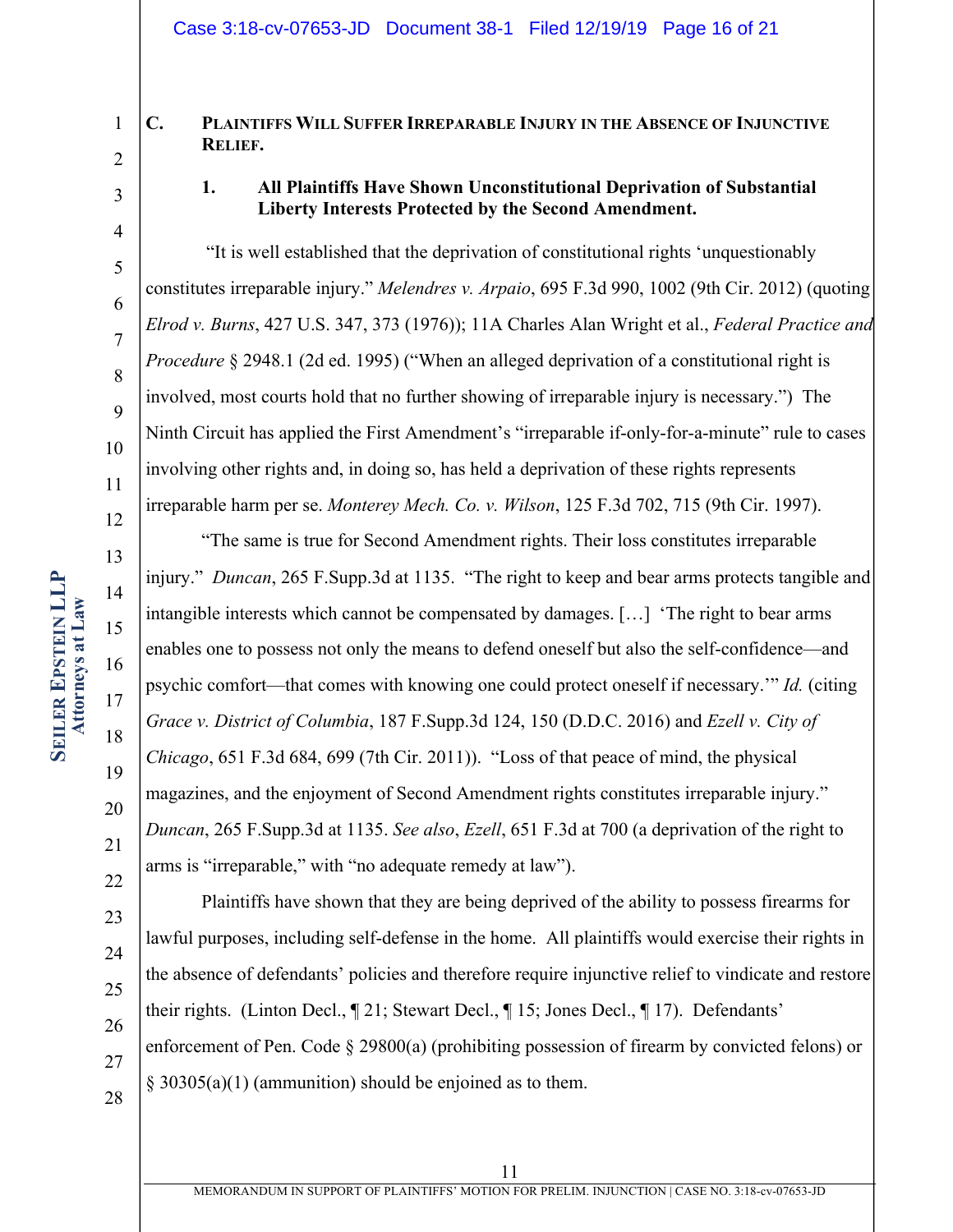1

## **2. Plaintiff Jones Has Shown Irreparable Injury From Being Unable to Continue His Profession as a Law Enforcement Firearms Trainer.**

3 4 5 6 7 8 9 10 11 12 13 14 15 In addition to the pure constitutional injuries alone, plaintiff Jones has also demonstrated significant and ongoing harm as a result of defendants' policies, and their denial of his Certificate of Eligibility under Pen. Code  $\S 26710$ <sup>2</sup> Mr. Jones is simply unable to pursue his long-trained for career as professional a firearms instructor. (Jones Decl., ¶¶ 3-7, 16). He has had to discontinue all further firearms instruction, training and classes, and is thus being deprived of a career and livelihood that he has been training for, for over 30 years. (*Id.*, ¶ 16). Until defendants are restrained and enjoined, temporarily, preliminarily and permanently, he will continue to be deprived of his ability to make a living in this field. (*Id*.) And furthermore, his inability to own/possess or even handle firearms or ammunition, resulting in his inability to be a firearms trainer, is causing severe injury to his professional reputation as a firearms instructor and trainer, within the law enforcement and civilian training communities. (*Id*.) Furthermore, there is severe humiliation and embarrassment associated with being a "prohibited person," even after 30 years of service in law enforcement. (*Id*.)

16 17 18 19 20 21 22 23 24 25 26 In *Arizona Dream Act Coalition v. Brewer*, 757 F.3d 1053 (9th Cir. 2014), the Ninth Circuit considered a challenge by individual DACA recipients, regarding Arizona's enactments that would have deprived them of state driver's licenses. The plaintiffs sought a preliminary injunction preventing Arizona officials from enforcing their policy. The district court found that plaintiffs were likely to succeed on the merits of their equal protection claim, but that they had not shown a likelihood of irreparable harm sufficient to justify preliminary injunctive relief. The Ninth Circuit reversed, and on this point, specifically found that plaintiffs had shown "ample evidence" that defendants' policies caused them irreparable harm. 757 F.3d at 1068. The Court continued: "In particular, Plaintiffs' inability to obtain driver's licenses likely causes them irreparable harm by limiting their professional opportunities. Plaintiffs' ability to drive is integral

27

<sup>28</sup> <sup>2</sup>A Certificate of Eligibility, issued by the California DOJ, confirms a person's eligibility to lawfully possess and/or purchase firearms under state and federal law. *Silvester*, 843 F.3d at 825–26 (citing Pen. Code § 26710 and 11 Cal. Code Regs. § 4031(g)).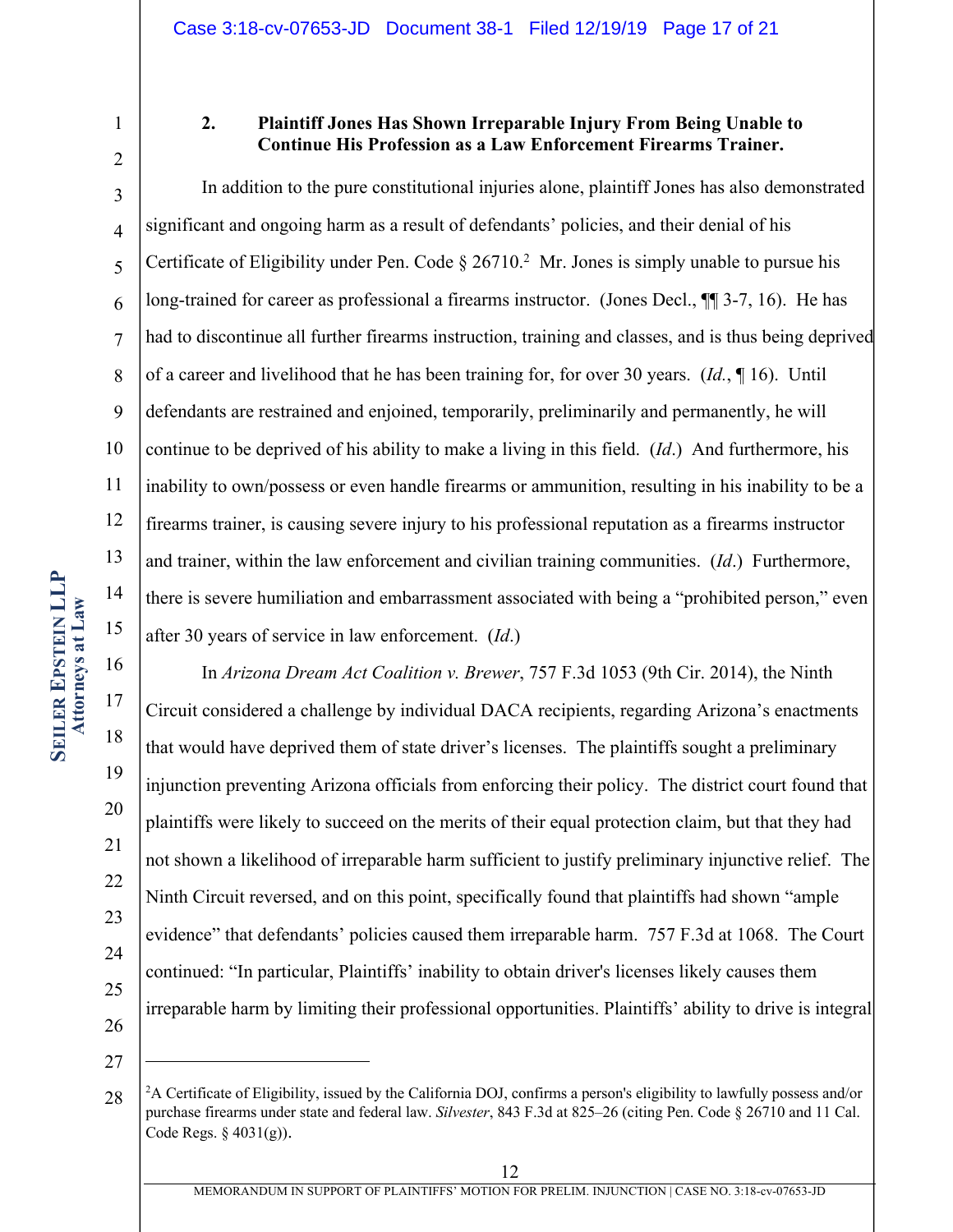#### Case 3:18-cv-07653-JD Document 38-1 Filed 12/19/19 Page 18 of 21

1 2 3 4 5 to their ability to work[...]. Plaintiffs' lack of driver's licenses has, in short, diminished their opportunity to pursue their chosen professions. This 'loss of opportunity to pursue [Plaintiffs'] chosen profession[s]' constitutes irreparable harm." *Arizona Dream Act Coal.*, 757 F.3d at 1068 (citing *Enyart v. Nat'l Conference of Bar Exam'rs, Inc.*, 630 F.3d 1153, 1165 (9th Cir. 2011) and *Chalk v. U.S. Dist. Ct.*, 840 F.2d 701, 709–10 (9th Cir. 1988)).

It is otherwise well-established that the threatened loss of livelihood or career supports the irreparable harm to justify injunctive relief, under both federal and state standards. See, e.g., *Enyart*, 630 F.3d at 1165 (the plaintiff "demonstrated irreparable harm in the form of loss of opportunity to pursue her chosen profession[]"); *Barajas v. City of Anaheim*, 15 Cal.App.4th 1808, 1812 n.2 (1993) ("[p]laintiffs have no adequate remedy at law in our view; loss of their livelihoods, in whole or in part, would be extremely difficult to evaluate in terms of damages[]"); *Costa Mesa City Employees' Assn. v. City of Costa Mesa*, 209 Cal.App.4th 298, 308 (2012) ("losing a job, and the income it entails, amounts to irreparable harm.")

Finally, the Court should consider both the ongoing humiliation and embarrassment, not to mention the professional stigma that Mr. Jones is enduring as a "prohibited person," after a stellar, 30-year career in law enforcement and firearms training, which is now impairing his profession. (Jones Decl., ¶ 16). *See*, *Chalk*, 840 F.2d at 709 (irreparable injury found in psychological distress arising from loss of job); *Enyart*, 630 F.3d at 1165 (discussing professional stigma).

All of these facts show irreparable injury to Mr. Jones arising from defendants' policies.

**3. Preliminary Injunctive Relief is Necessary to Prevent Enforcement Against Mr. Jones Pending the Disposition of this Action.**

Mr. Jones further requires preliminary injunctive relief to prevent enforcement by the Department of Justice's Armed Prohibited Persons (APPS) enforcement program. (Jones Decl.,  $\P$  19). Without relief from Pen. Code §§ 29800(a)(1) and 30305(a)(1), Mr. Jones reasonably fears arrest. First, as has already been shown in this case, armed agents from the APPS enforcement program have already come to plaintiff Linton's home to seize firearms he purchased after

6

7

8

9

10

11

12

13

14

15

16

17

18

19

20

21

22

23

24

25

26

27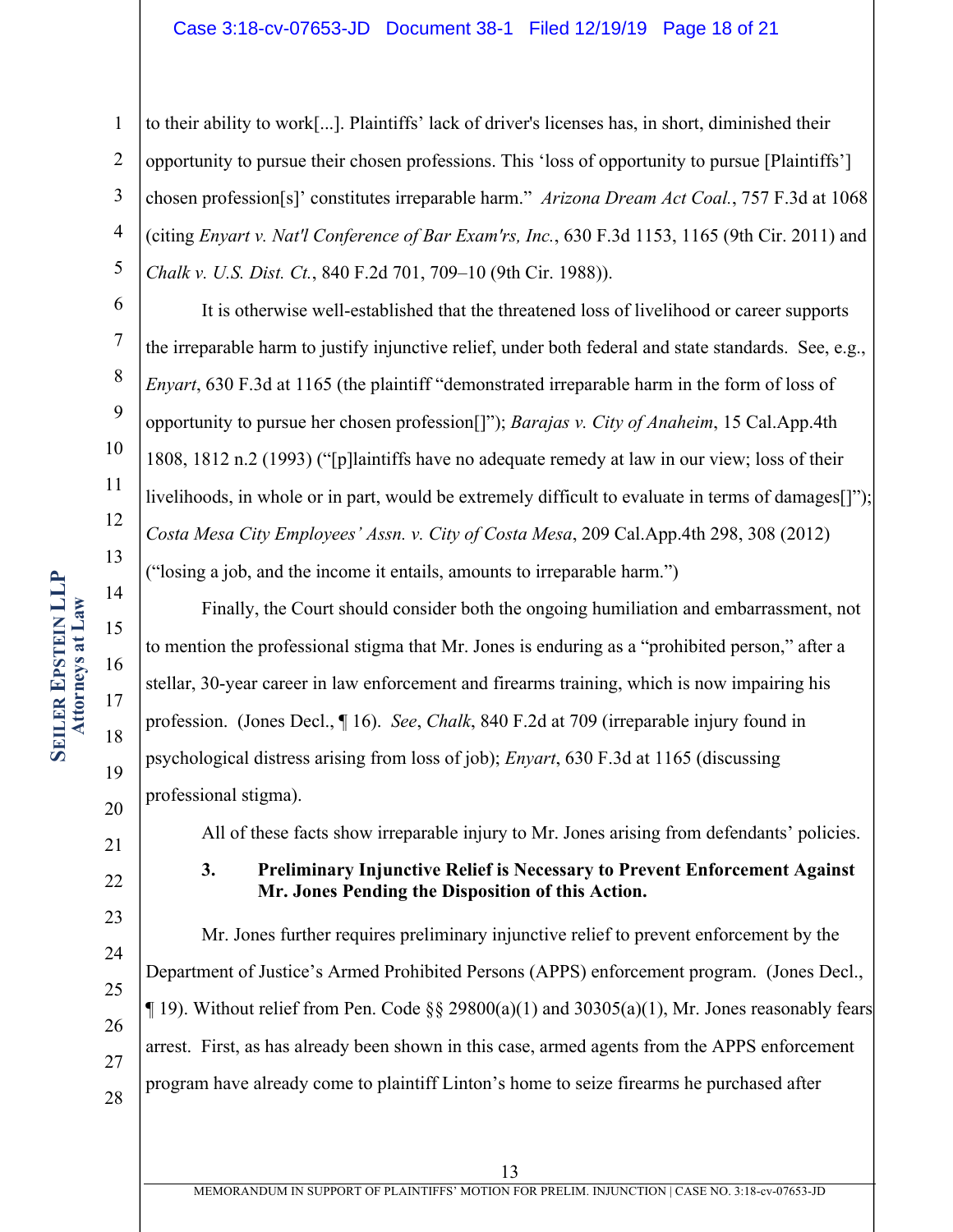#### Case 3:18-cv-07653-JD Document 38-1 Filed 12/19/19 Page 19 of 21

1 2 3 4 5 6 7 passing background checks, and which the Department had known about for many years.<sup>3</sup> (See Linton Decl.,  $\P$  18). This seizure came only after Mr. Linton's counsel attempted to convince defendant Wilson to correct the Department's records, based upon the restoration of Mr. Linton's firearms rights in Washington. (Id., ¶¶ 15-16; Linton Exs. E-G). And when litigants bring cases to challenge their status as prohibited persons, it is not unheard of for the Department to turn its enforcement arms loose on them. (See Decl. of George M. Lee and Req. for Jud. Notice,  $\P\P$  4-6, Ex. A.)

For these additional reasons, and as he is likely to prevail on the merits, plaintiff Jones requires preliminary injunctive relief from the Department's enforcement of Pen. Code §§ 29800 and 30305, by and through its APPS program.

11

8

9

10

12

13

14

15

16

17

18

19

20

21

22

23

24

25

### **D. THE BALANCING OF RELATIVE HARMS FAVORS INJUNCTIVE RELIEF.**

The third requirement under *Winter* is that the balance of equities tips in the moving party's favor. *Sierra Forest Legacy v. Rey*, 577 F.3d 1015, 1021 (9th Cir. 2009) (citing *Winter*, 129 S. Ct. at 376). To assess this prong, the court must "balance the interests of all parties and weigh[s] the damage to each." *Stormans, Inc. v. Selecky*, 586 F.3d 1109, 1138 (9th Cir. 2009).

Here, the balancing of relative harms manifestly favors the plaintiffs. As stated above, plaintiffs have been deprived of important and fundamental constitutional rights, and in Mr. Jones's case, faces the loss of a career for which he has trained for over 30 years. In contrast, there is no risk of harm to the State to allow any of them to purchase, own or possess firearms or ammunition. Before the defendants' enforcement these policies, plaintiffs Linton and Jones owned firearms, peaceably, for many years. In Mr. Linton's case, he has lived in California for over 30 years, possessing firearms until last year, when armed DOJ agents stormed his house to confiscate them. (Linton Decl., ¶ 18). Again, defendants had *long* known about these firearms, because they were purchased after background checks, and were duly registered. And in Mr. Jones's case, he has actually provided valuable service to the State in training thousands of peace

<sup>28</sup> <sup>3</sup>The Penal Code requires firearms dealers to transmit basic identifying information about the firearm and its purchaser to the California Department of Justice, which the Department stores in a firearms database. *United States v. Buttner*, 432 F. App'x 696, 696–97 (9th Cir. 2011); Pen. Code § 11106.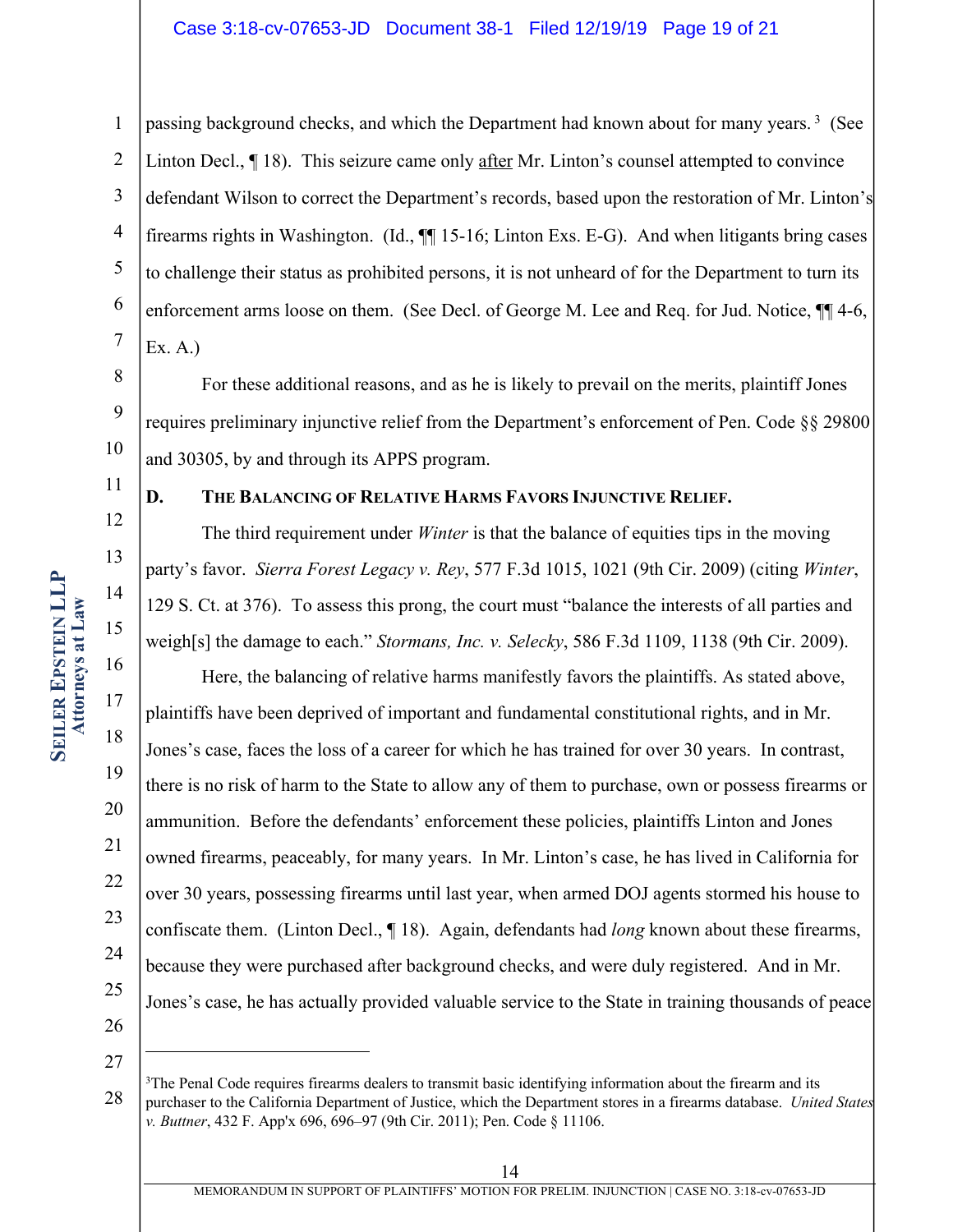1 2 officers in his thirty-year career as a law enforcement/civilian firearms trainer, for which he has received numerous letters of commendation. (Jones Decl., ¶¶ 4-5).

3 4 5 6 7 8 9 10 11 On an as-applied basis, a preliminary injunction should therefore issue in favor of individual plaintiffs Linton, Stewart and Jones, enjoining defendants from denying them firearm purchases, and eliminating their status as "prohibited persons." The Department should further be enjoined from denying plaintiffs Certificates of Eligibility under Pen. Code § 26710. In the Ninth Circuit, a plaintiff may also obtain a preliminary injunction under a "sliding scale" approach by raising "serious questions" going to the merits of plaintiff's claims and showing that the balance of hardships tips "sharply" in his or her favor. *A Woman's Friend Pregnancy Res. Clinic v. Becerra*, 901 F.3d 1166, 1167 (9th Cir. 2018). As the plaintiffs here have raised serious questions, and have shown that a balance of the hardships tips sharply in their favor, preliminary

12 injunctive relief is appropriate.

#### 13

## **E. THE PUBLIC INTEREST FAVORS AN INJUNCTION.**

14 15 16 17 18 19 20 21 22 23 By establishing a likelihood that defendants' policies violate the Constitution, plaintiffs have also established that both the public interest and the balance of the equities favor a preliminary injunction. "'[I]t is clear that it would not be equitable or in the public's interest to allow the state ... to violate the requirements of federal law, especially when there are no adequate remedies available." […] On the contrary, the public interest and the balance of the equities favor "prevent[ing] the violation of a party's constitutional rights." *Arizona Dream Act Coal.*, 757 F.3d at 1069 (citing *Melendres*, 695 F.3d at 1002). This applies equally to Second Amendment rights as well. "The public interest favors the exercise of Second Amendment rights by law-abiding responsible citizens. And it is always in the public interest to prevent the violation of a person's constitutional rights." *Duncan*, 265 F.Supp.3d at 1136.

24

## **IV. CONCLUSION**

25 26 27 28 Plaintiffs respectfully request that this Court grant preliminary injunctive relief to prevent defendants from continuing to deprive them of important constitutional rights, and to prevent them from enforcing Pen. Code §§ 29800 and 30305 based upon their non-violent, out-of-state felony convictions that have been set aside and vacated in their respective states of origin.